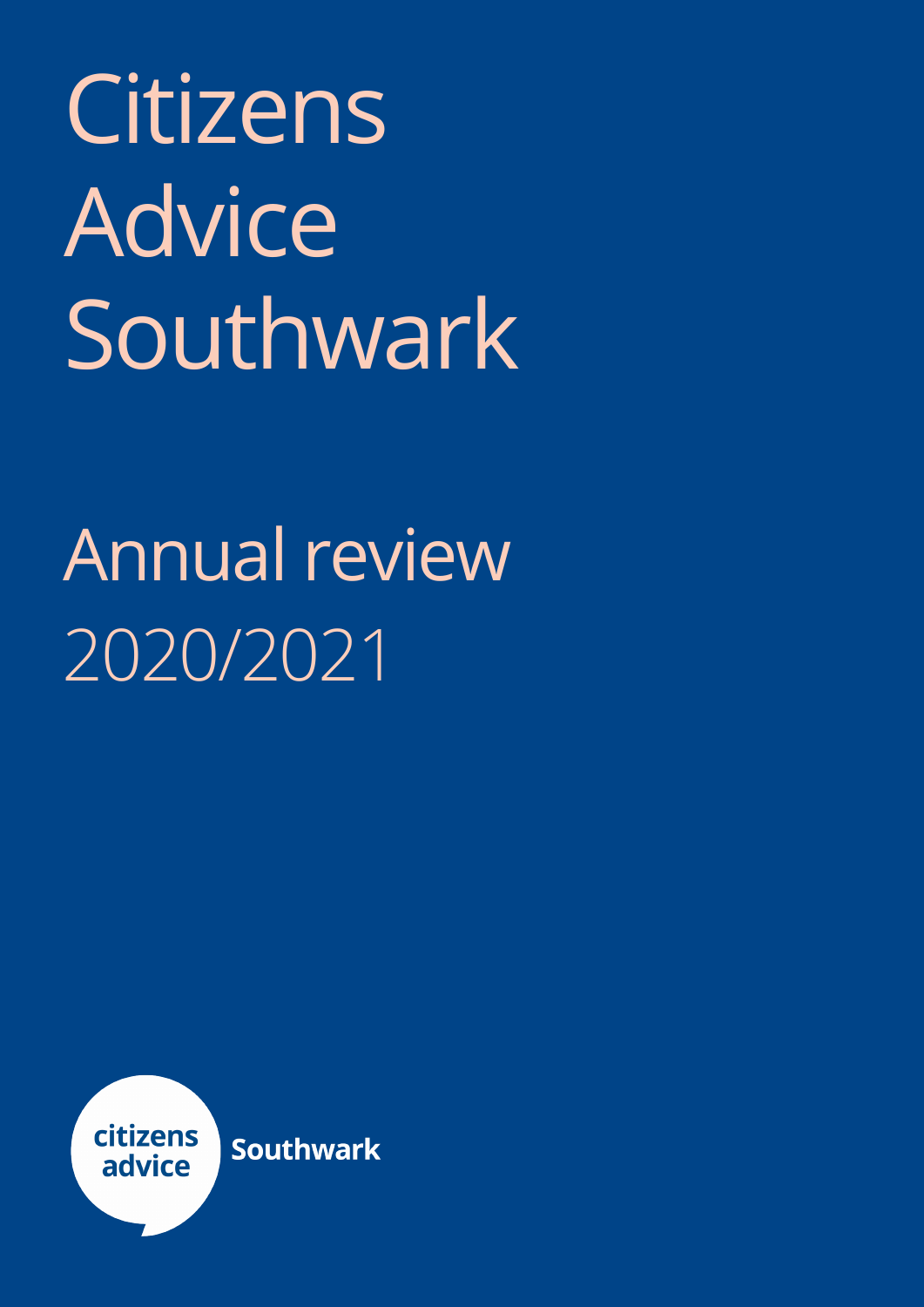# **CONTENTS**

| In focus: EU Settlement scheme 11 |    |
|-----------------------------------|----|
|                                   | 13 |
|                                   | 14 |
|                                   | 15 |
|                                   |    |
| Advice to Homeowners 17           |    |
|                                   |    |
|                                   |    |
|                                   |    |
|                                   |    |
|                                   |    |
|                                   |    |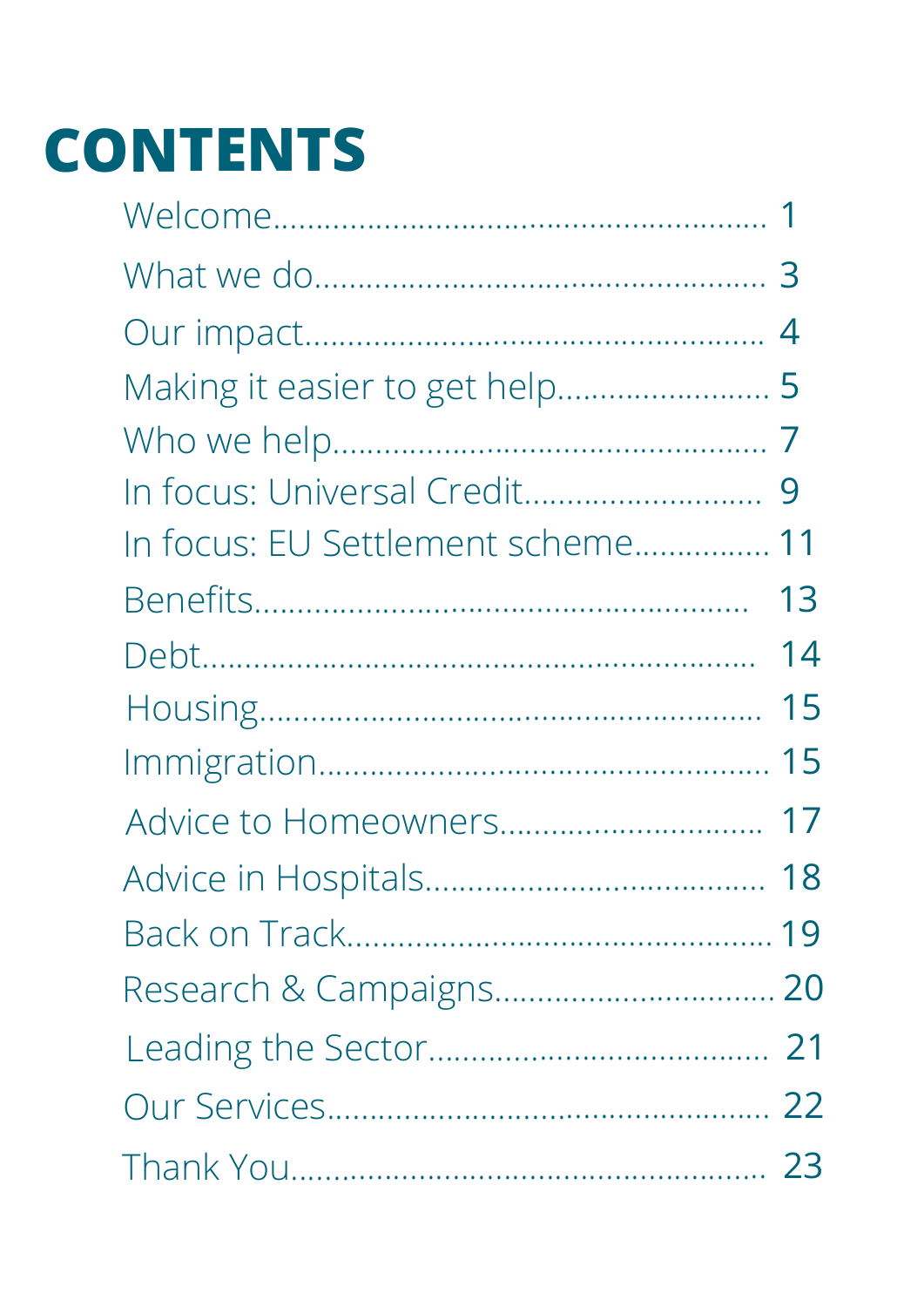### **Welcome**

The year covered by this review has seen unprecedented disruption to people's lives, health and financial wellbeing caused by the COVID-19 pandemic. The 3 national lockdowns introduced to restrict the spread of the virus had a huge impact on local people, as well as affecting our staff and volunteers, and how we provide our services.

Although the pandemic has affected everyone, its impact has been felt most acutely by local residents who are already vulnerable, perhaps as a result of physical or mental ill health, homelessness, or because they are living in poverty, have insecure immigration status, or as a result of sharing protected characteristics under equalities legislation, for example in the categories of race, disability or age.

During the year we welcomed the government assistance that was provided to those affected by the lockdown, for example through the Job Retention Scheme, the ban on evictions, and the £20 increase for Universal Credit claimants. Most creditors also temporarily relaxed their approach to recovering debts owed to them, including the Council, DWP, mortgage lenders, utilities providers, and also many creditors providing unsecured loans and credit cards.

However, the ending of these protections risk significantly increased levels of financial hardship, indebtedness, and the inequalities exacerbated by the pandemic.

We have also faced the challenge of having to adapt our ways of working during the pandemic. In each of the national lockdowns we were forced to deliver all our services remotely, either by phone, email or webchat, starting from March 2020. This also involved a vast majority of our staff working from home during this period.

When the first national lockdown ended in June 2020 we reopened face to face drop in at our 3 offices as soon as it was possible to do so, whilst also maintaining our remotely delivered services.

Although the resumption of our face to face services offered an alternative means of access to vulnerable local people, in order to take into account the very real anxieties over transmission of the virus the drop in model was adjusted so that advisers and clients were not physically present in the same interview room. Instead, clients were linked by video to advisers in another room (or office) to receive advice.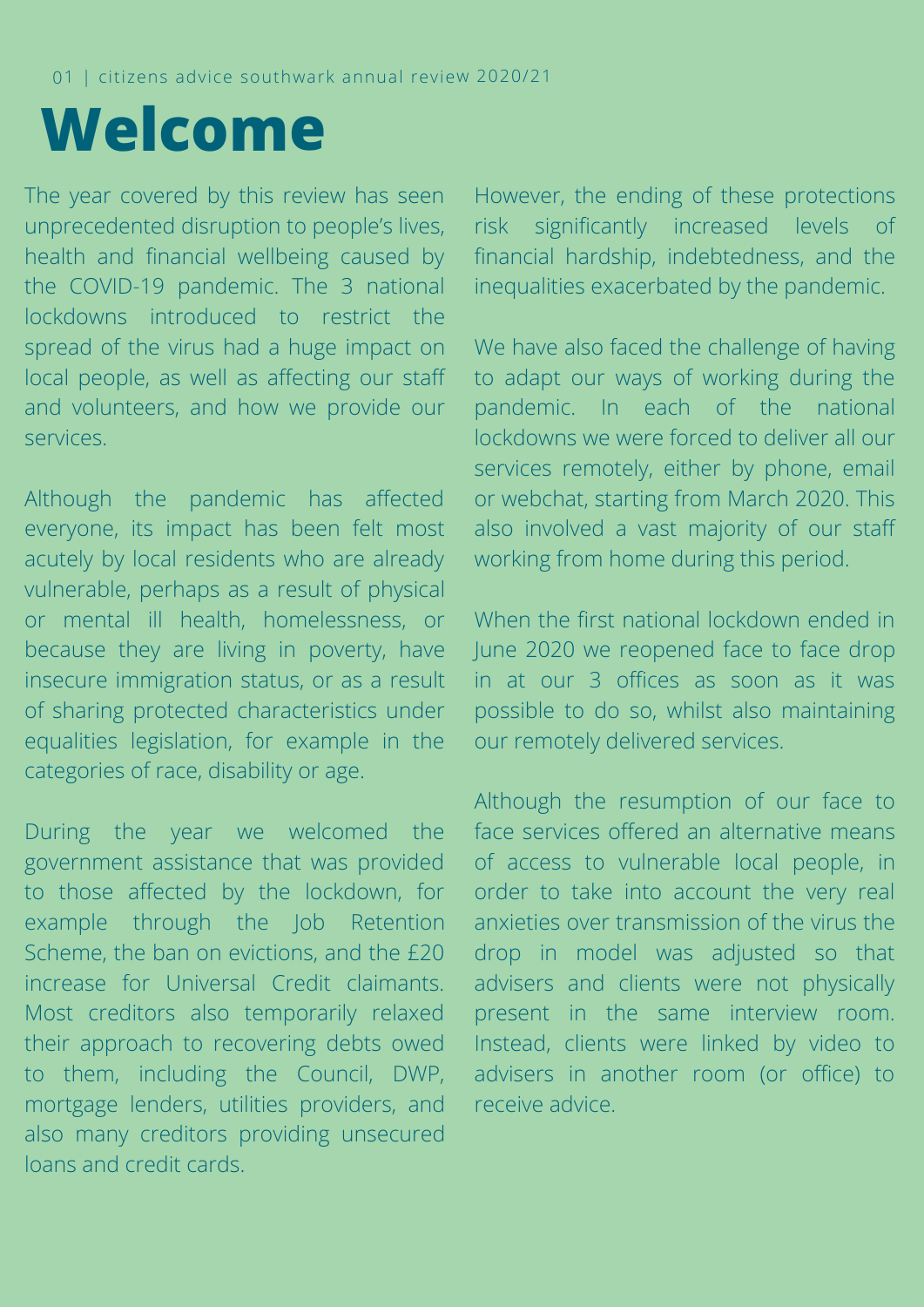#### 02 | citizens advice southwark annual review 2020/21

The same pattern followed in the 2nd and 3rd national lockdowns – and as soon as it was possible to do so we reopened our drop in sessions.

This all required much planning, often at short notice, as we responded to new government announcements, and our staff and volunteers deserve tremendous credit for their individual and collective efforts in making this happen.

At the same time as the pandemic was raging our Carers Advice and Information contract with the Council was ended, which had a significant impact on our services. Against this, we were successfully able to bid for a range of COVID emergency funding, including from the Council, United St Saviour's Charity, St George the Martyr Charity, and the Lottery Fund.

We were also able to start a major new project called Back on Track working with the 2 Southwark Primary Care Networks and funded through Guy's and St Thomas's Charity, working with people with long term health conditions and with financial worries.

Although we continued to help large numbers of people during the period covered by this report (April 2020 to March 2021), our focus is now shifting to targeting our resources on those in greatest need of help through working in partnership. This change in approach both reflects the challenging funding landscape and the increasing inequalities in the borough made worse by the pandemic.

Examples of this have been our partnership projects with local Foodbanks and Pantry initiatives such as Pecan and the Borough Food Cooperative; the Back on Track project providing advice in GP surgeries; the EU Settlement Scheme project; and projects targeting people with mental health issues and in debt.

In addition to our busy core service we have also provided specialist advice in debt, welfare benefits, housing and immigration law as well as offering advice targeted at particular groups including Council Homeowners, L&Q tenants, Foodbank users, EU nationals; and providing advice in health settings to people affected by cancer, major trauma, limb reconstruction and long term health conditions.

We also provide leadership to the local voluntary sector and work in partnership with a wide range of voluntary, public and private sector partners. Within this we have worked closely with our advice partners in updating the Southwark Advice Strategy, including identifying emerging trends and advice need post-COVID.

We are grateful to our highly skilled and committed paid staff and volunteers who work hard to meet the growing need for our services, and have helped clients achieve financial outcomes of nearly £7.5 million this year and a client satisfaction rate of over 90%.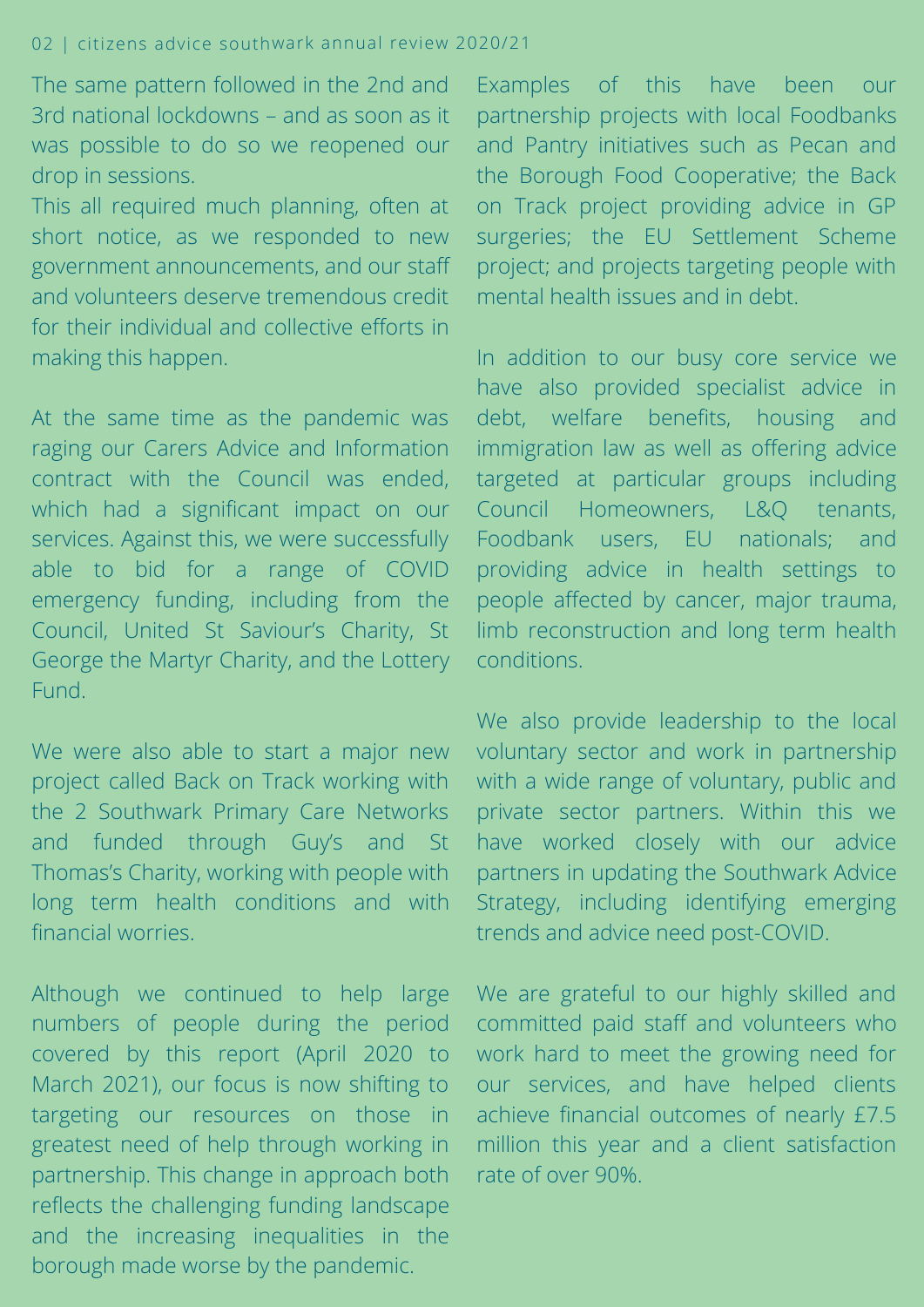### **WHAT WE DO**

CAS is the oldest, largest and best known local advice agency, and last year, notwithstanding the disruption caused by the pandemic we still managed to help over 20,000 local people with more than 45,000 problems. We provide high quality and accessible generalist and specialist advice and information in key areas of social welfare law, including welfare benefits, debt, housing, employment and immigration.

#### *20,025 unique clients in the last year, helping deal with 45,607 issues.*

Our services are easily accessible and have a positive impact on people's lives. We also work in partnership with many other local agencies to maximise the help we give locally in the community.

Our advice is free, independent, confidential and impartial, and is delivered face to face from our three main offices in Bermondsey, Peckham and Walworth, over the phone, by email, through webchat and at a variety of outreach locations across the borough.

Much of our frontline service is delivered by volunteers from the local community who are supervised by paid staff. Over the last year volunteers contributed 36,720 hours of work to the service valued at £651,646.

#### **We actively challenge discrimination through our advice and empower clients to act.**

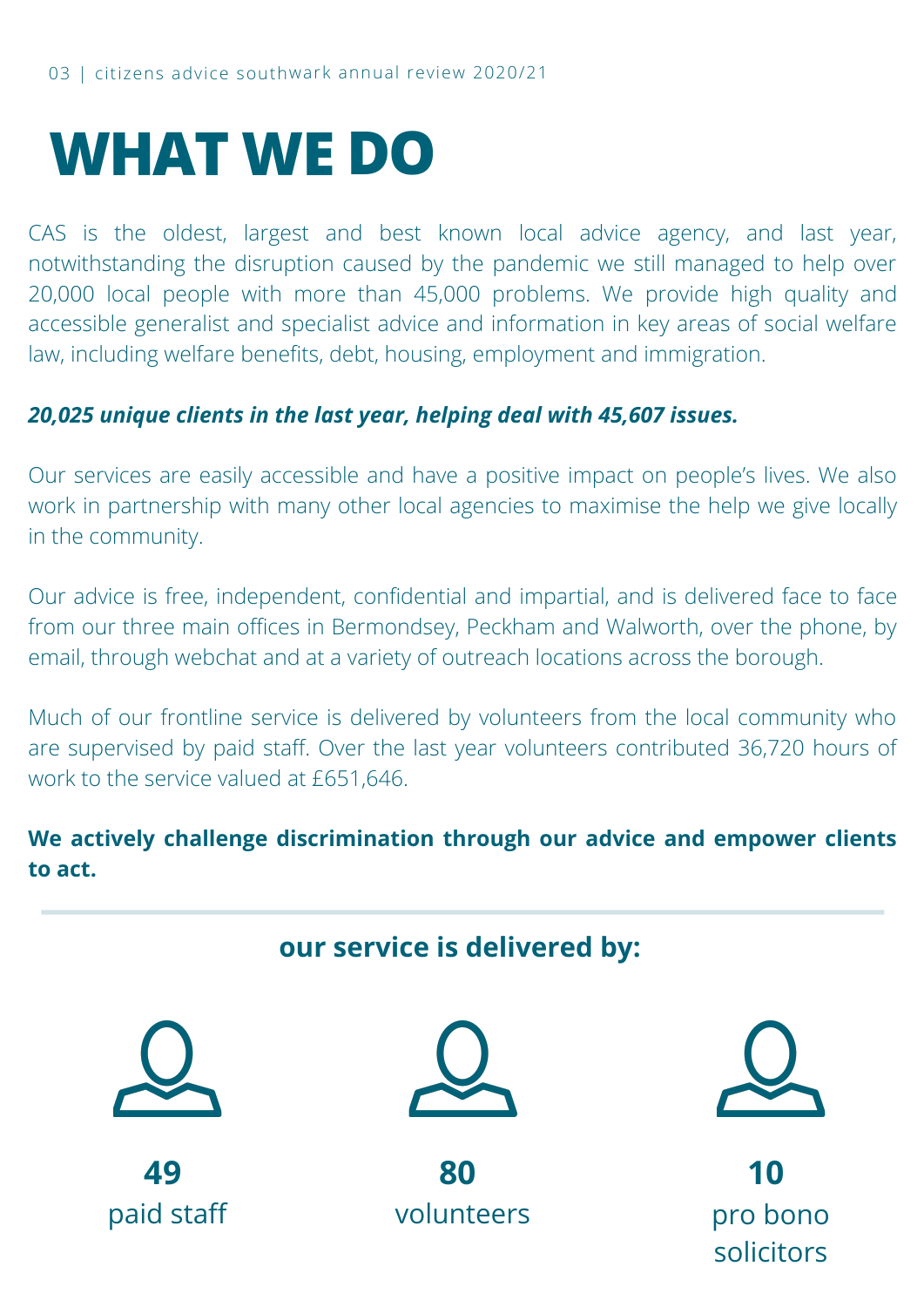04 | citizens advice southwark annual review 2020/21

| <b>OUR IMPACT</b>      |                                   |                                 |
|------------------------|-----------------------------------|---------------------------------|
|                        |                                   |                                 |
| 20,025<br>clients seen | 45,607<br>problems helped<br>with | £7.5 million<br>financial gains |

### **Top 5 problems people come to us with**



*98% of our clients reported our help had positively improved their situation*

*98% of clients reported they were happy with the service received*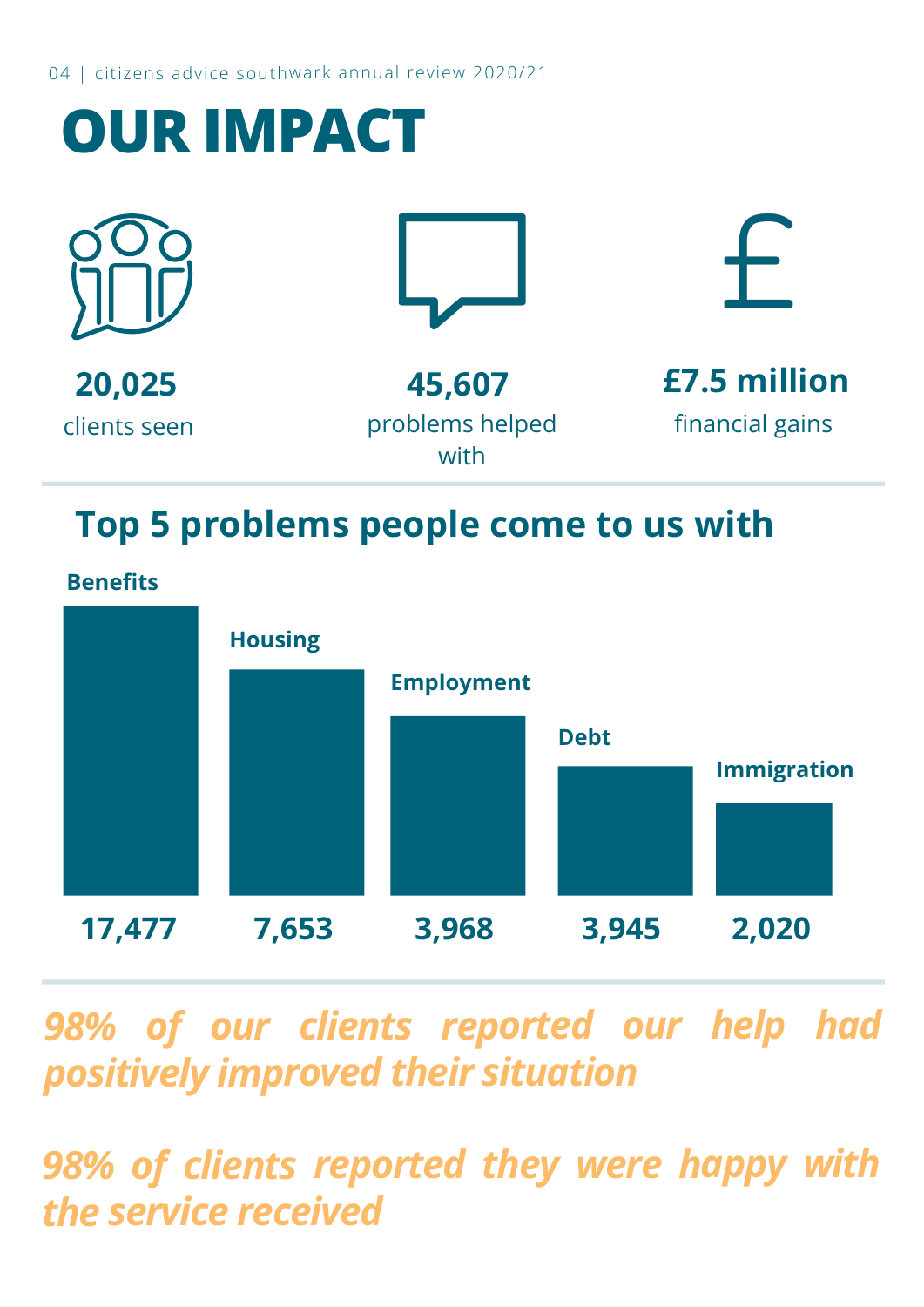# **MAKING IT EASIER TO GET HELP**

We know that the pandemic has exacerbated inequality in the borough and that there are many vulnerable local people who desperately need our help.

We also know that whilst many people were successfully able to adapt to contacting us by phone, email or webchat, certain vulnerable groups and individuals struggled when face to face services were suspended. This disproportionately included older people, some people with disabilities and long term health condition, and people from some BAME communities.

It was therefore important for us to reopen our face to face drop in sessions as soon as possible after each of the national lockdowns, to make sure that people who most needed advice were able to get it.

Our figures show we helped many more people with face to face advice, although understandably significantly less than previous years, as well as over the phone and by email and webchat.



### **Client contact by channel**

*"I was very pleased with today's outcome, <sup>I</sup> have been feeling very sorry for myself and I'm glad <sup>I</sup> made the choice of coming today! Thank you"*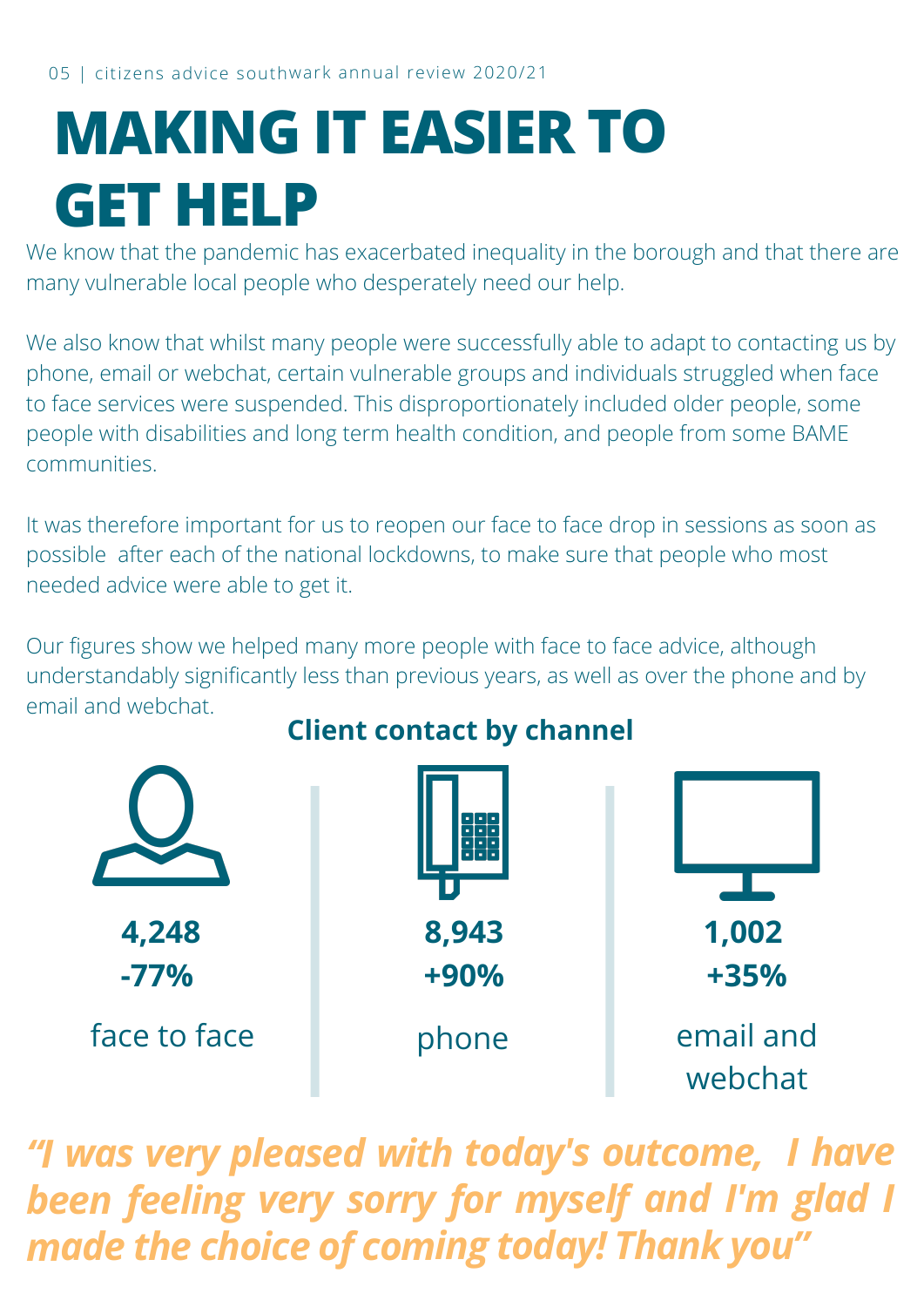### **During the COVID pandemic we also reached out to people in other ways:**



### **Frontline Worker Awareness Raising Sessions**

We delivered and coordinated a number of online sessions raising awareness of our services, and those of our partners such as local Foodbanks and Pantries.

These were targeted at local frontline workers from all sectors and including the Council's Customer Service, Exchequer Services and Social Services Teams, DWP Work Coaches working in Southwark, volunteers Community Health Ambassadors, and local Voluntary and Community Sector workers.



### **Regular Newsletters and Bulletins**

We kept people informed about a wide variety of COVID and advice related topics such as the Furlough Scheme, Redundancy, Universal Credit, the EU Settlement Scheme, the ending of the eviction ban and of the £20 uplift to Universal Credit, and the increasing fuel costs.

We also kept people regularly informed about the changing arrangements for accessing our services during the pandemic, and also those of our partner advice agencies.

*"Good service. Nearby locations. Not very long waiting and helpful. Thank you."*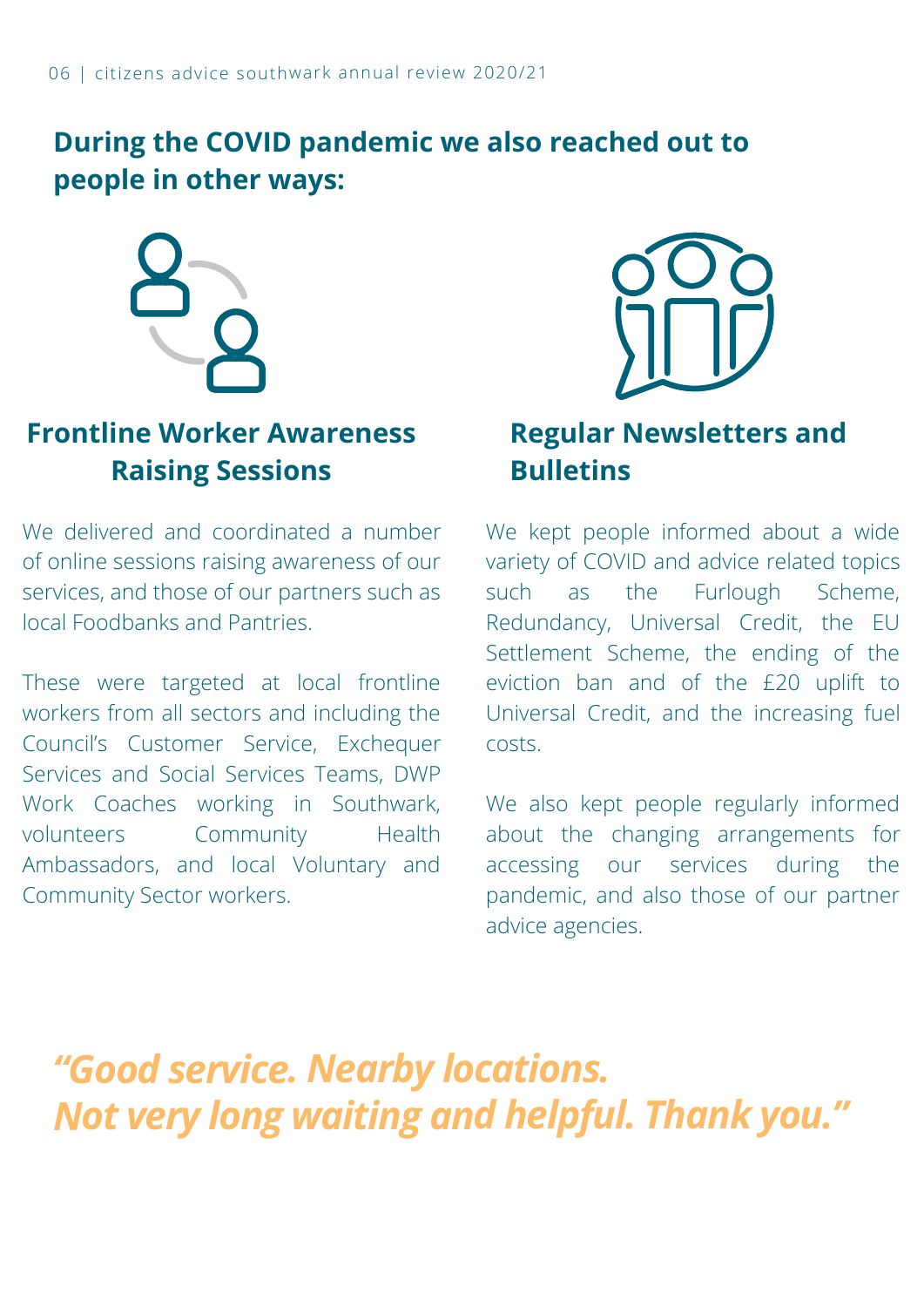## **WHO WE HELP**

Citizens Advice Southwark aims to ensure that our services are accessible to all sections of the community. We also plan and develop our services so that groups who are more likely to experience discrimination or be affected by issues related to poverty and deprivation can access us in greater numbers than their profile within the borough as a whole.

We succeed in this across a range of indicators:



**71% of our clients live in social housing, compared to 53% in the borough.**



**39% of our clients are in receipt of welfare benefits or tax credits, which is also higher than the borough profile.**



**61% of our clients are from BAME communities, compared to 45% in the borough.**

*"The man that helped me was extremely kind and compassionate and it made me feel so much better."*

*"Thank you for your continue helping people despite covid 19"*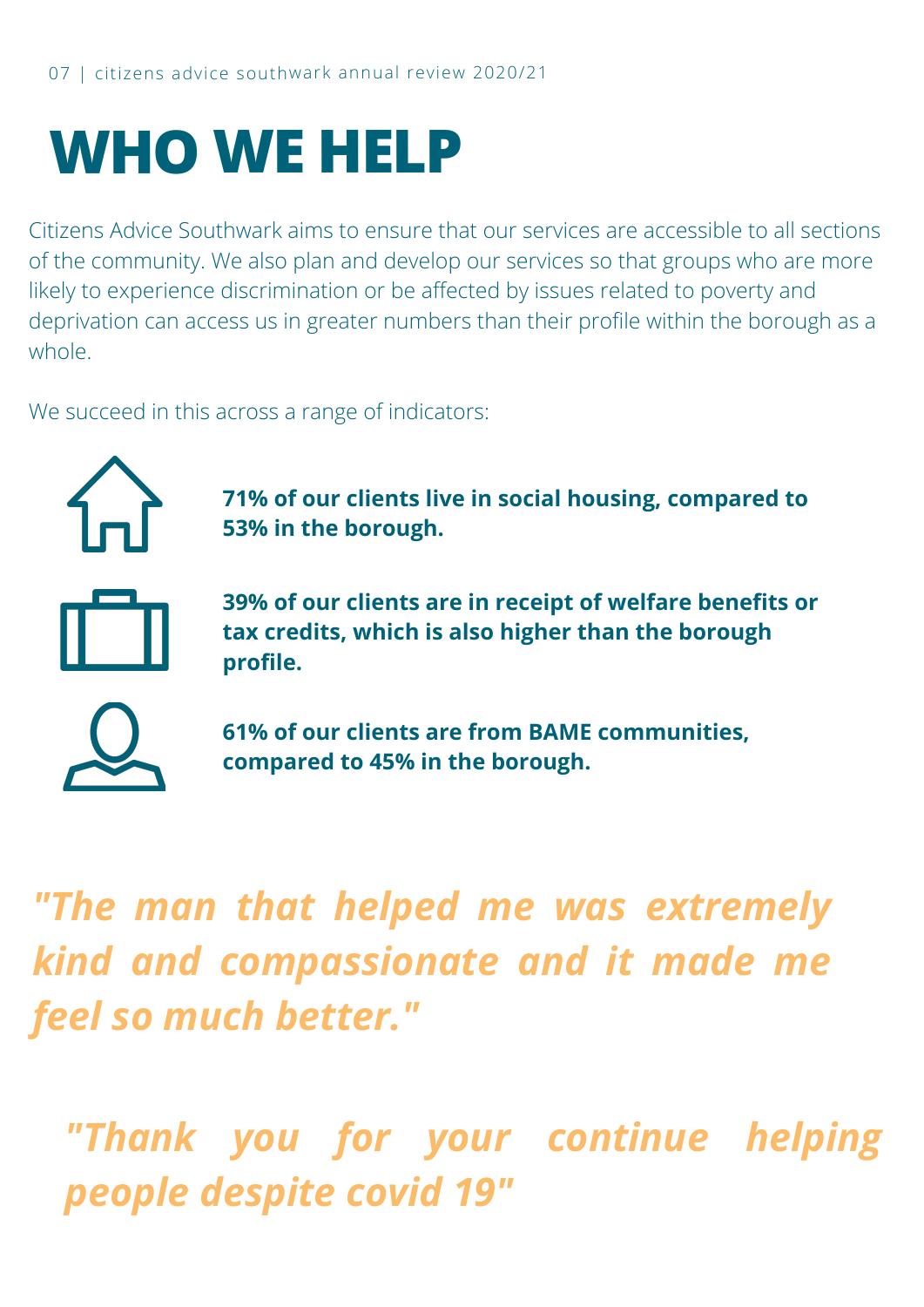Our services are accessible to people with health problems and disabilities, people from black and minority ethnic communities, and to social housing tenants and people with insecure housing. These are all groups who are more likely to need our help and be affected by recession or wider economic uncertainty.



**37% of our clients have a long-term disability or illness, compared to 13.3% in the borough.**



**36% of our clients live in council housing, compared to 32% in the borough.**



**17% of our clients live in housing association accommodation, compared to 12% in the borough.**

*"Find the advice helpful and told I can come back for more help with other issues which was very good"*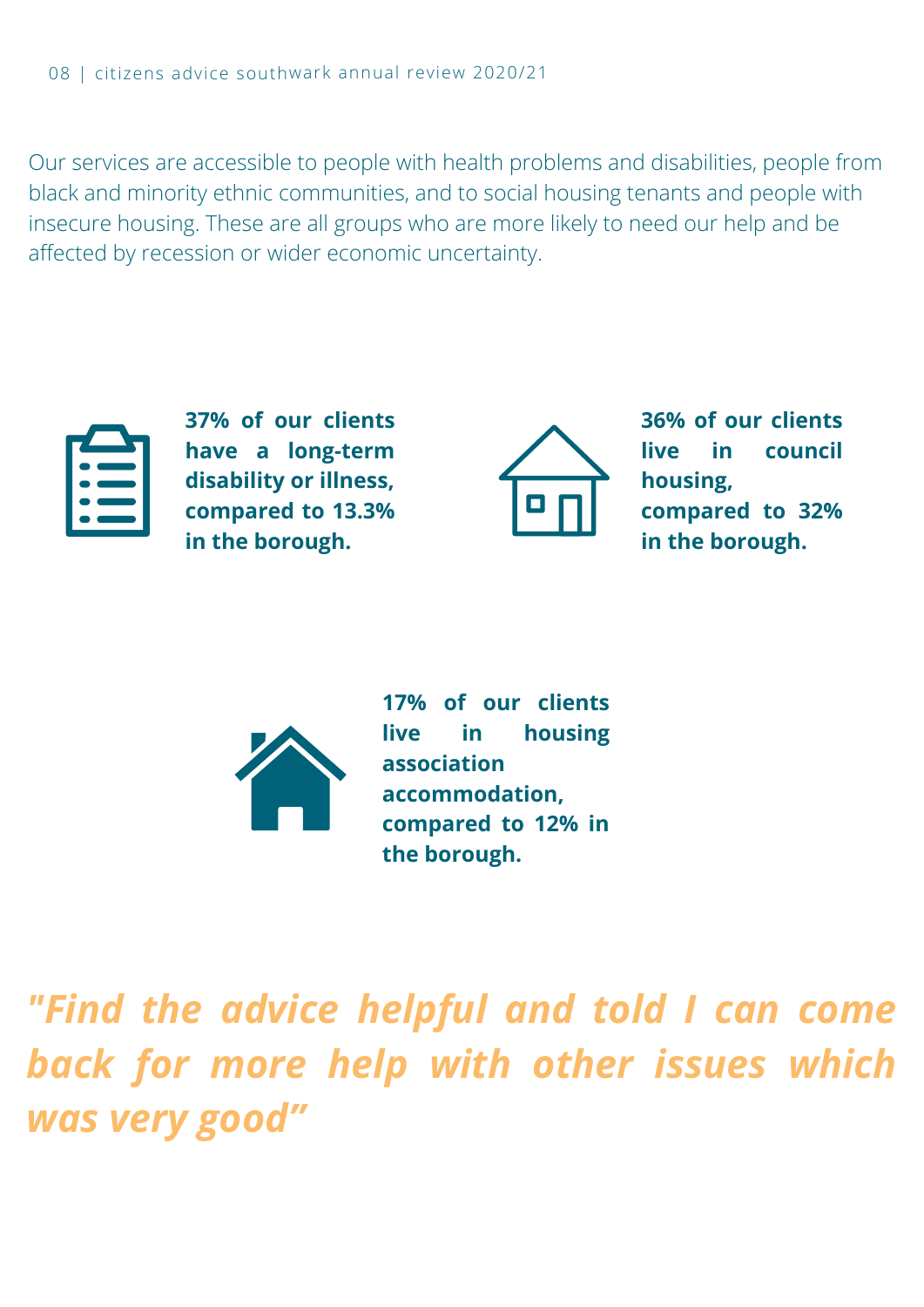# **in focus: universal credit**

The COVID-19 pandemic has affected the employment landscape drastically, with the consequences still playing out despite the end of the lockdowns, including reduced income, hours, redundancy, ending of furlough, and more.

Our Help to Claim project continues to assist individuals in establishing what benefits they may be entitled to, help with claims and maintaining them. With many people experiencing a decrease in household income, our priority is very much about how we can assist to maintain and stabilise income so additional issues do not arise, such as inability to afford basic essentials, avoid rising debts, and the risk of legal action.

Our team work to ensure that the service is as humanising as possible, recognising that we are seeing many new clients approach our service for the first time. We feel it is important to make people feel at ease, listened to, and that the information we are communicating is easy to understand. We break down our discussions in order to structure the advice, this being particularly important for those clients who have never claimed benefits before.

A large part of the Help to Claim service is to establish not only what the individual is eligible for based on their individual circumstances, but most importantly, which benefit(s) are most financially beneficial. In some circumstances, this may not necessarily be Universal Credit. Our team focus heavily on needs assessments in order to tailor the service to the individuals they're speaking with, assessing for example if that person has access to a PC, the internet, an email address, a bank account, and so on. In instances where someone may be vulnerable, we continue to access to the DWP Priority Line to assist in making telephone claims. We also use our interpretation service, Language Line for those that speak limited English.

The pandemic has had a disproportionate effect on EU nationals, particularly with the backdrop of the EU Settlement Scheme. We are seeing many EU nationals who lost their employment due to COVID struggling to access benefits because of the Habitual Residence Test. In these instances we help individuals to establish what their rights are and assist with appeals. Aside from those individuals claiming UC as a result of the pandemic, we continue to assist a large number of claimants with long-term health conditions. This group often approach us for help because their previous claim has been closed as a result of them not being able to maintain it online. Some claimants in this situation say they felt pressured by the DWP to make an online claim when they did not have the resources to do so.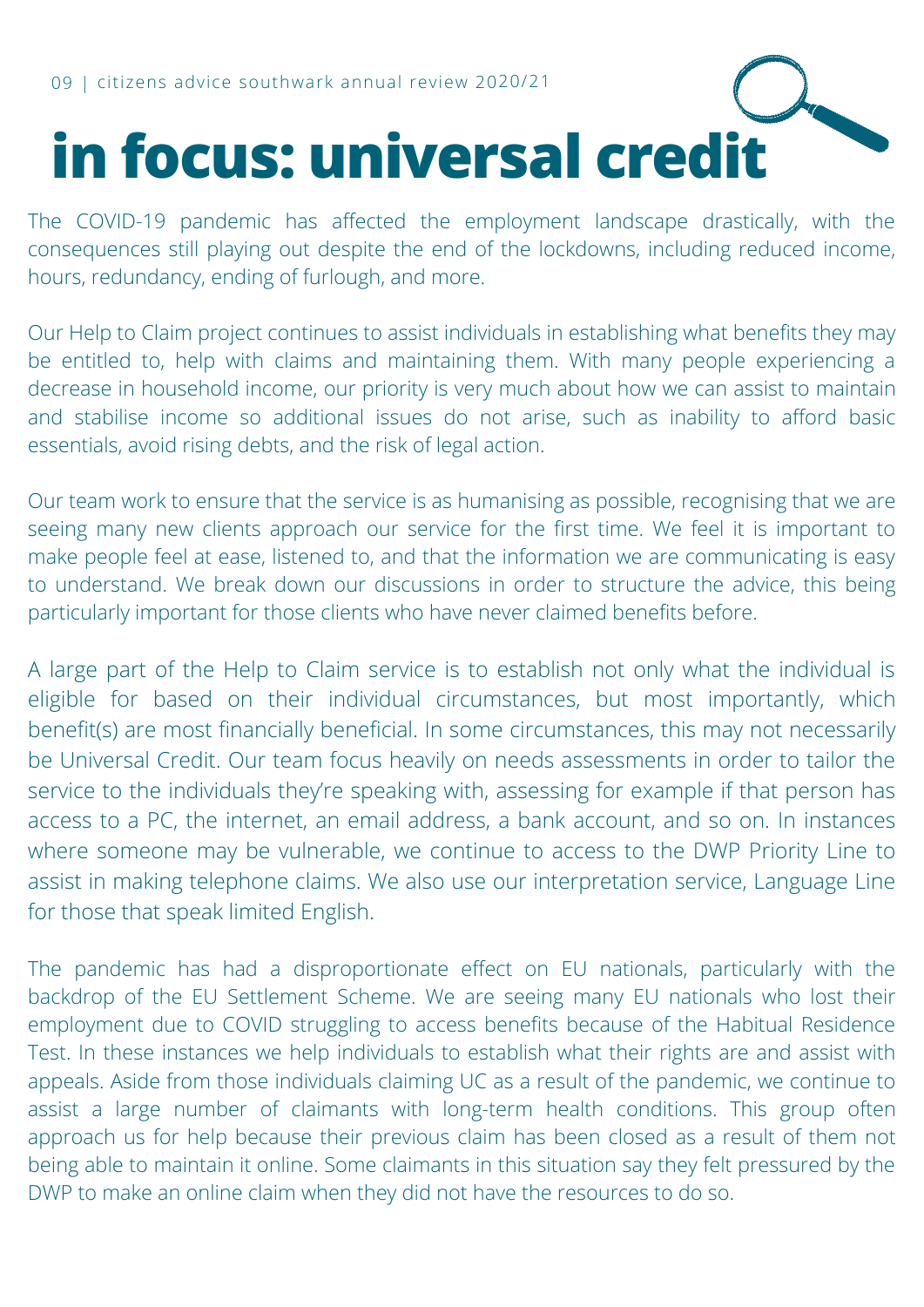# **Lily's story**

Lily is an EU National with pre-settled status. She works full time but is currently off sick. Lily has cancer and is starting to struggle with every day activities. Her partner is selfemployed but finding he is working less and less due to Lily's care needs. Lily approached the Help to Claim service to check what benefits she may be able to claim, as her only source of income was Statutory Sick Pay, along with her partners limited earnings. Lily is very concerned about their ability to afford basic essentials, household bills, all on top of her current health concerns.

Our adviser provided information on all the benefits Lily and her partner were eligible for, including Universal Credit, new-style Employment and Support Allowance, Council Tax Reduction, Personal Independence Payment, and Carers' Allowance. Our adviser went through each benefit in turn, discussing what the benefit is, the criteria for being eligible, and how the benefit is claimed and maintained. As Lily has a partner, a better-off calculation was conducted also, to ensure UC would be a good financial option for them.

Lily was assisted to make her UC claim online. In particular, the adviser focused on claimant commitments when someone is sick or a carer, and also provided information in relation to the Habitual Residence Test as Lily would satisfy the retained worker status.

Following the appointment Lily informed the adviser that she now felt much better knowing her options and how she could access them. Lily also discussed that this gave her the confidence to be on top of her affairs, and that she could now focus more on her health.

### *"CAB made me feel as if someone was on my side it took away some of the stress I've been under"*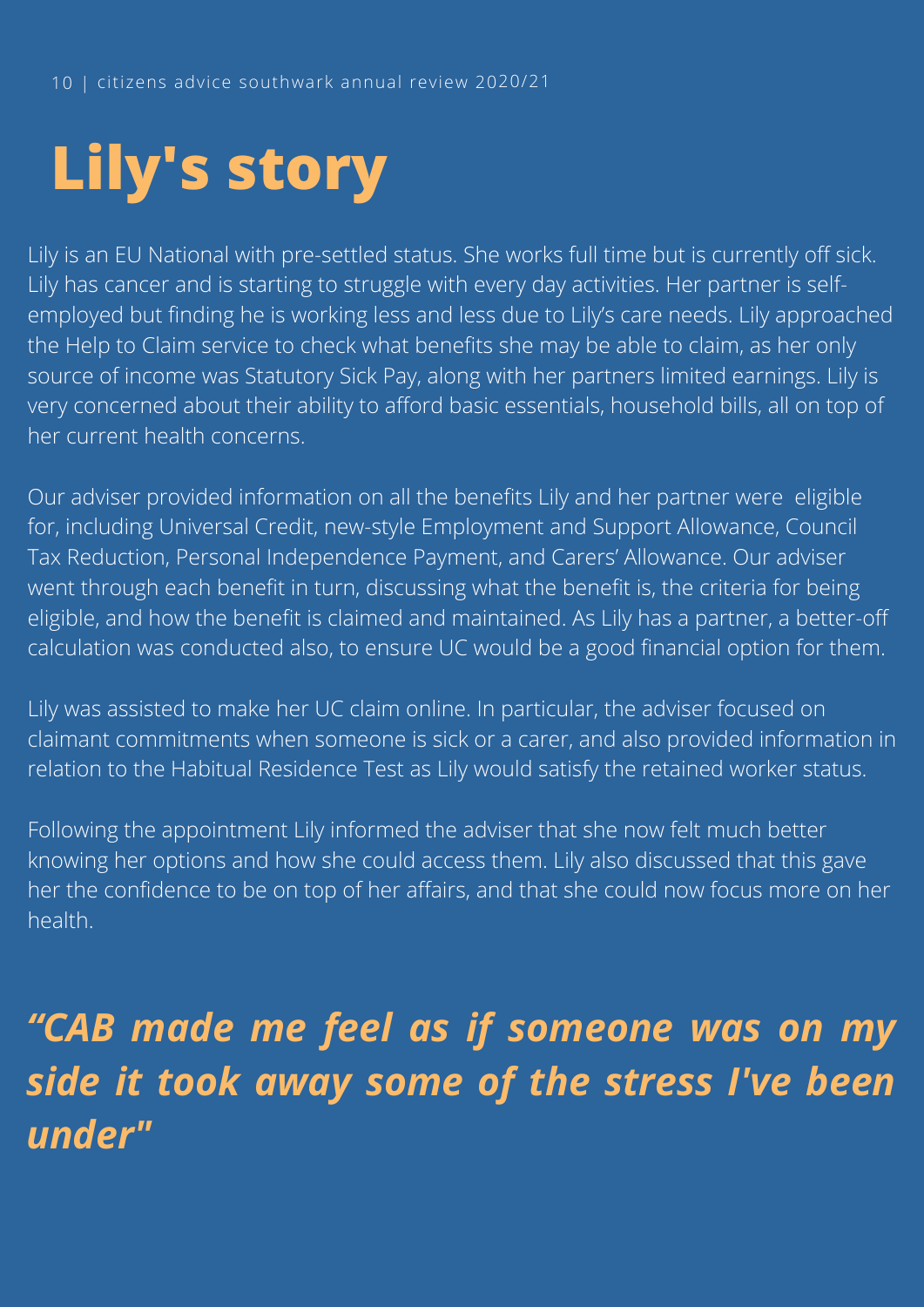# *in focus* **EU settlement scheme**

We have seen first-hand how the EU Settlement Scheme (EUSS) has caused a great amount of anxiety amongst the EU community in Southwark, with rising concerns as to how this will affect EU rights. The application process itself is also a source of worry for many individuals who struggle to read and write, don't have a phone, or have heath conditions.

We have also noted other barriers, including people experiencing domestic abuse who are often isolated and prevented from accessing help, people with limited access to the internet, those who do not speak English as a first language, and those with other issues such as high debts or loss of employment.

Through the EUSS project our aim is to assist individuals to complete their EUSS application, whether this involves simply providing information or actually helping them to complete the application itself. In order to ascertain how much support is required, we complete a thorough assessment of each individual's needs and capabilities. Some clients have anxieties around contacting the authorities about their immigration status, and so having a trusted charity like Citizens Advice Southwark delivering this project provides reassurance and encourages people to seek our support.

When delivering services we recognise the importance of working in partnership with other local organisations, particularly those which assist vulnerable clients. Through this project we frequently liaise with organisations that work with homeless people. This can be crucial to providing the necessary paperwork for the EUSS application, particularly where an individual has no ID and is struggling to obtain the required evidence to support a EUSS application.

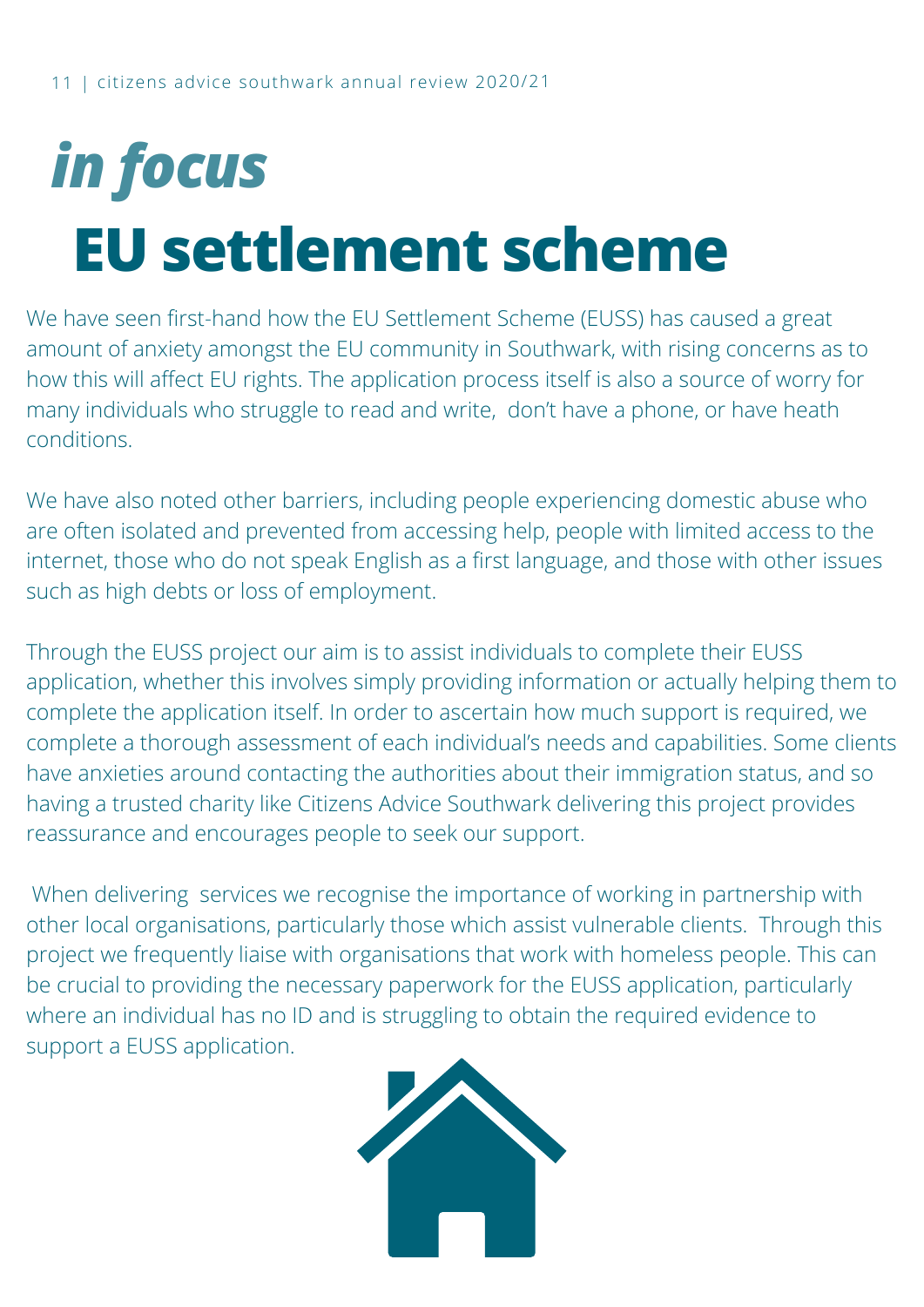# **Louis' Story**

Louis is a Spanish national, he has been in the UK for 2 years. Louis was previously street homeless, but has now been given accommodation by the local authority. Louis doesn't speak English as a first language and was unable to complete the EUSS application alone. When Louis approached us we assisted him to complete a EUSS for pre-settled status via digital support with the use of an interpreter, ensuring that Louis was able to understand the EUSS process.

Once the EUSS application was completed Louis was required to send evidence, however he did not have access to the information being requested due to his period of homelessness. Louis had lost a lot of his personal belongings during this time, and was also the victim of a robbery. As a result of not being able to obtain the necessary paperwork, his EUSS pre-settled application was rejected.

We therefore assisted Louis to apply again, and this time communicated with the organisations that had assisted Louis during his period of homelessness, such as the No Recourse to Public Funds Team, and South London and Maudsley NHS Trust. By liaising with these third parties we were able to collect evidence for Louis to support his EUSS application.

A new EUSS application was then submitted with the required evidence and his presettled status was confirmed.

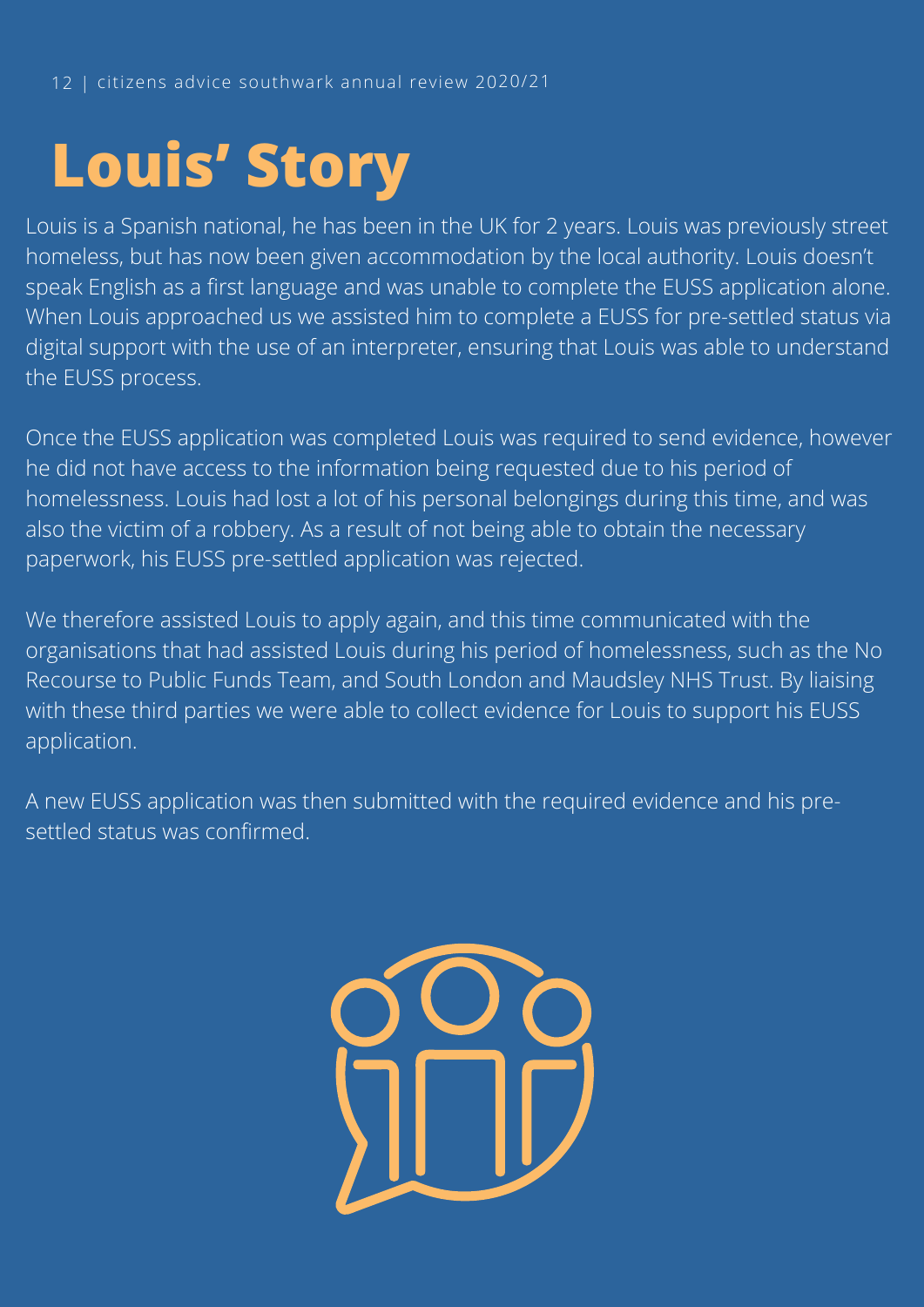13 | citizens advice southwark annual review 2020/21

### **BENEFITS**

Benefit problems make up 39% of all our enquiries and this is an increase of 11% from 2 years ago.

Nearly three-quarters of issues and over one-quarter of all our enquiries, relate to only 3 benefits: Universal Credit, Personal Independence Payment and Employment Support Allowance. This demonstrates the problems people are still having with changes to the benefits system, and with disability related benefits in particular.

As well as those people helped by our Generalist Service we provide specialist level welfare benefits advice through our MacMillan and Dimbleby Welfare Benefits Advice Service and our Major Trauma Centre Advice Service.

# **Sanjay's Story**

Sanjay is a 55 years old single man who lives alone in private rented accommodation. When he first came to us in 2018, he was employed but off work sick, and had just run out of statutory sick pay and had no income and savings. He was referred to our adviser through nurses at the hospital.

We advised Sanjay to make a new claim for Universal Credit (UC) and we assisted him with the limited capability for work-related activity (LCWRA) questionnaire. He was awarded UC, which included a standard single allowance, the housing element and LCWRA element. We also helped with a Macmillan grant application and he was awarded £400.

Sanjay had recently been diagnosed with leukaemia and had issues with managing his daily living and mobility needs. We advised him that he may be eligible for Personal Independence Payment (PIP) and we assisted him to make a claim. This was refused so we helped him with a Mandatory Reconsideration, which was also unsuccessful. We then helped him to submit an appeal, which involved arranged supporting medical evidence and submitting arguments to the tribunal on his behalf.

The appeal hearing was delayed several times due to the pandemic and because he had lost his voice and was not able to take part in any oral or video hearings until he had recovered. Sanjay's telephone hearing was finally conducted recently, and the Tribunal decided, based on the medical evidence and submissions from the adviser, that he was entitled to the enhanced rates of both the daily living and mobility components of PIP (£152.15 per week). He is also due to receive arrears of approximately £17,000.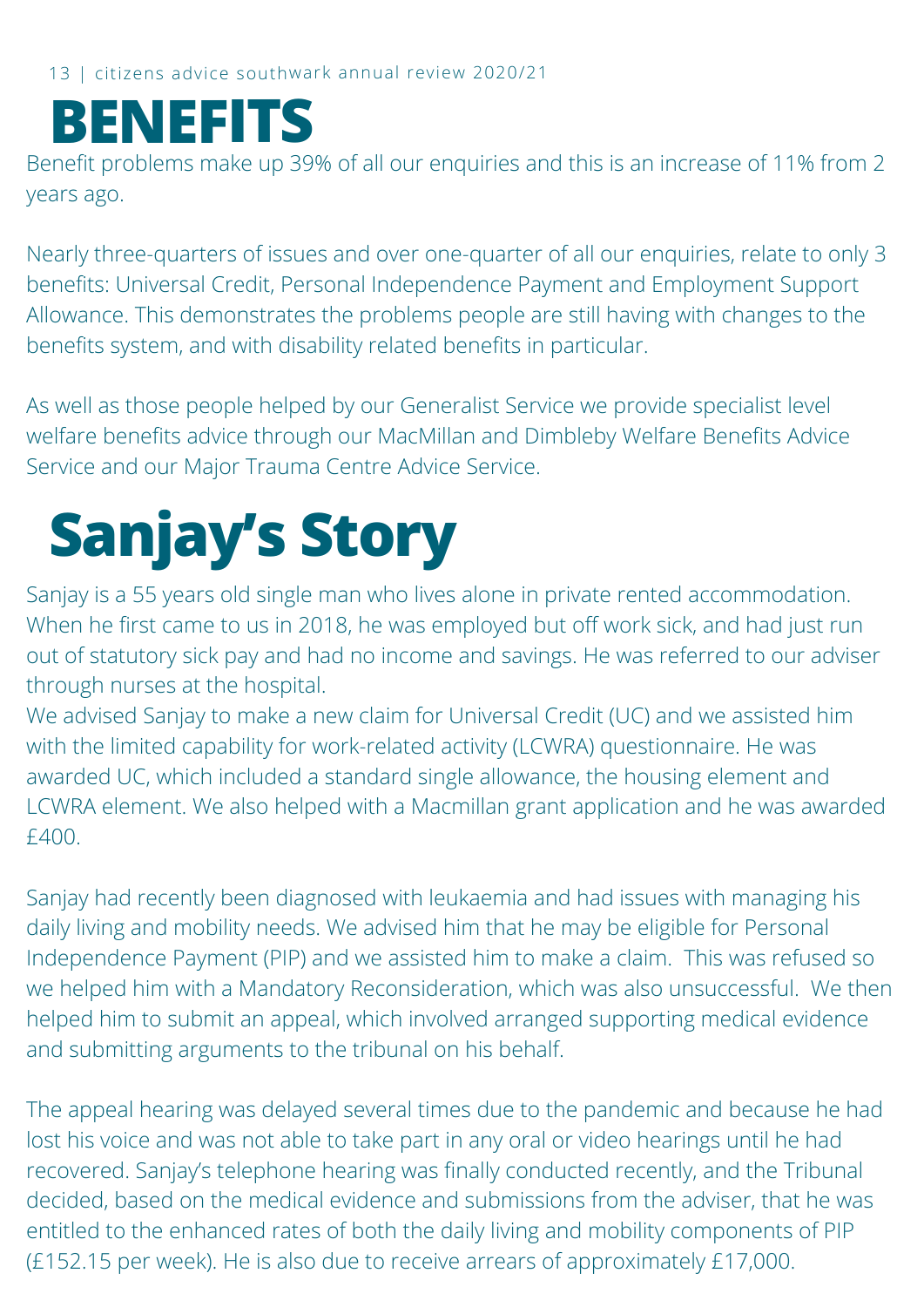### **DEBT**

The most common debt issues faced by our clients remain rent and council tax arrears with utility debt increasing significantly. We had funding from the Energy Advice Programme this year, which helped clients to deal with energy debts and to apply for grants and Warm Home Discount.

Enforcement action for debt such as eviction for rent arrears and court action for debts was suspended for most of 2020-2021 due to the pandemic however, we are expecting that the situation will become critical as housing and debt arrears start to be pursued again this year.

The generalist service assisted 5,550 people with debt issues and our Money Advice Team helped 2,018 people with complex debt problems.

In addition, we continued to run preventative support services to reduce the likelihood of people getting into debt. This includes one to one and group sessions on energy best deals and switching, budgeting and general money management. We also continued to provide financial capability training for front line workers across the borough.

### **Deborah's story**

Deborah is single, living with her two dependent children aged 10yrs and 8yrs. She used to work part-time but she lost her job due to Covid-19. Deborah is now in receipt of Universal Credit, Child Benefit, and Council tax reduction but has incurred a lot of debt as a result of the drop in her income and delays with her benefit claims. She has rent arrears of nearly £1,000 as well as council tax debt, credit cards debts, bank overdraft, store cards, personal loan and Thames Water debts; totaling £18,000.

After assisting her to complete a financial statement, we advised Deborah on her debt options and helped to arrange an affordable payment plan for her rent arrears with the council.

We also helped Deborah to apply for a Debt Relief Order (DRO) as she satisfied all the necessary conditions. This meant that she would no longer be liable for the multiple debts she had. The DRO was approved and Deborah's debts were written off. This led to a significant easing in her worry over her financial situation and meant that she could concentrate on her children and moving forward with her life.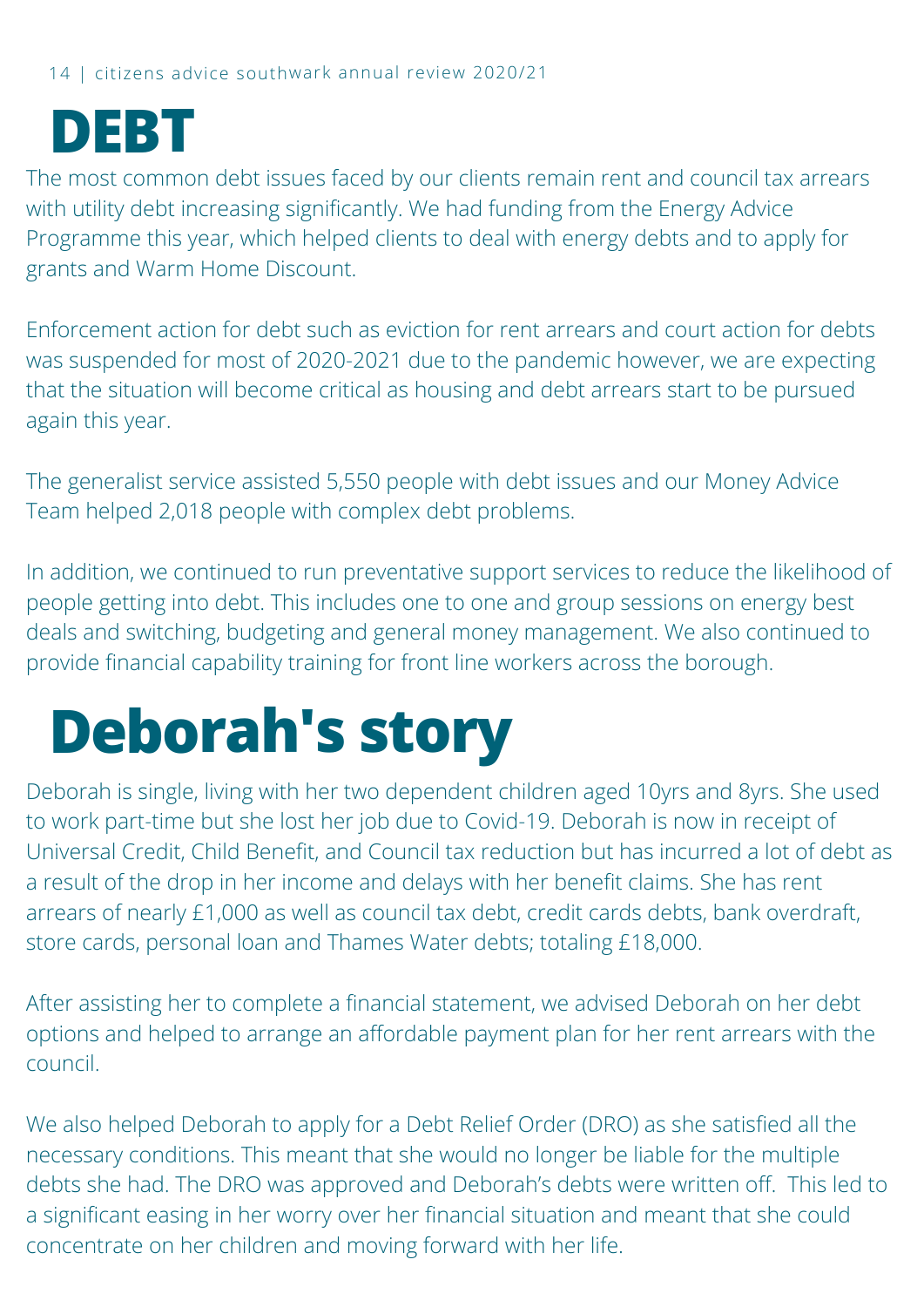### **HOUSING**

We continue to be a major provider of housing advice in the borough. Housing is now our second largest enquiry area after welfare benefits, currently running at 17% of total enquiries.

Within this the number of issues with the private rented sector continue to increase up from 23% last year to 30% of all housing related enquiries; and homelessness issues (actual and threatened) remain high at 17%.

Alongside our generalist advice service our specialist housing legal aid contract and our longstanding Council Homeowners' Advice Project also provide assistance with housing problems.

### **IMMIGRATION**

Our immigration specialist works under a legal aid contract and provides advice up to OISC Level 3. This means that we can take on complex cases regarding Asylum and other cases through Legal Aid exceptional case funding.

We also undertake monthly outreach sessions at Southwark Day Centre for Asylum Seekers and work closely with other local organisations to meet the need for specialist immigration advice in the borough.

This year we commenced a new project working with Southwark Law Centre to assist clients with applying to the EU Settlement Scheme. Even though the deadline for applications has now passed, we are still assisting clients who have missed the deadline to apply based on 'reasonable grounds' or who meet criteria to apply late.

Our core generalist service also provide OISC Level 1 help to clients, and we have continued to see increases in the number of people seeking help with the EU Settlement Scheme.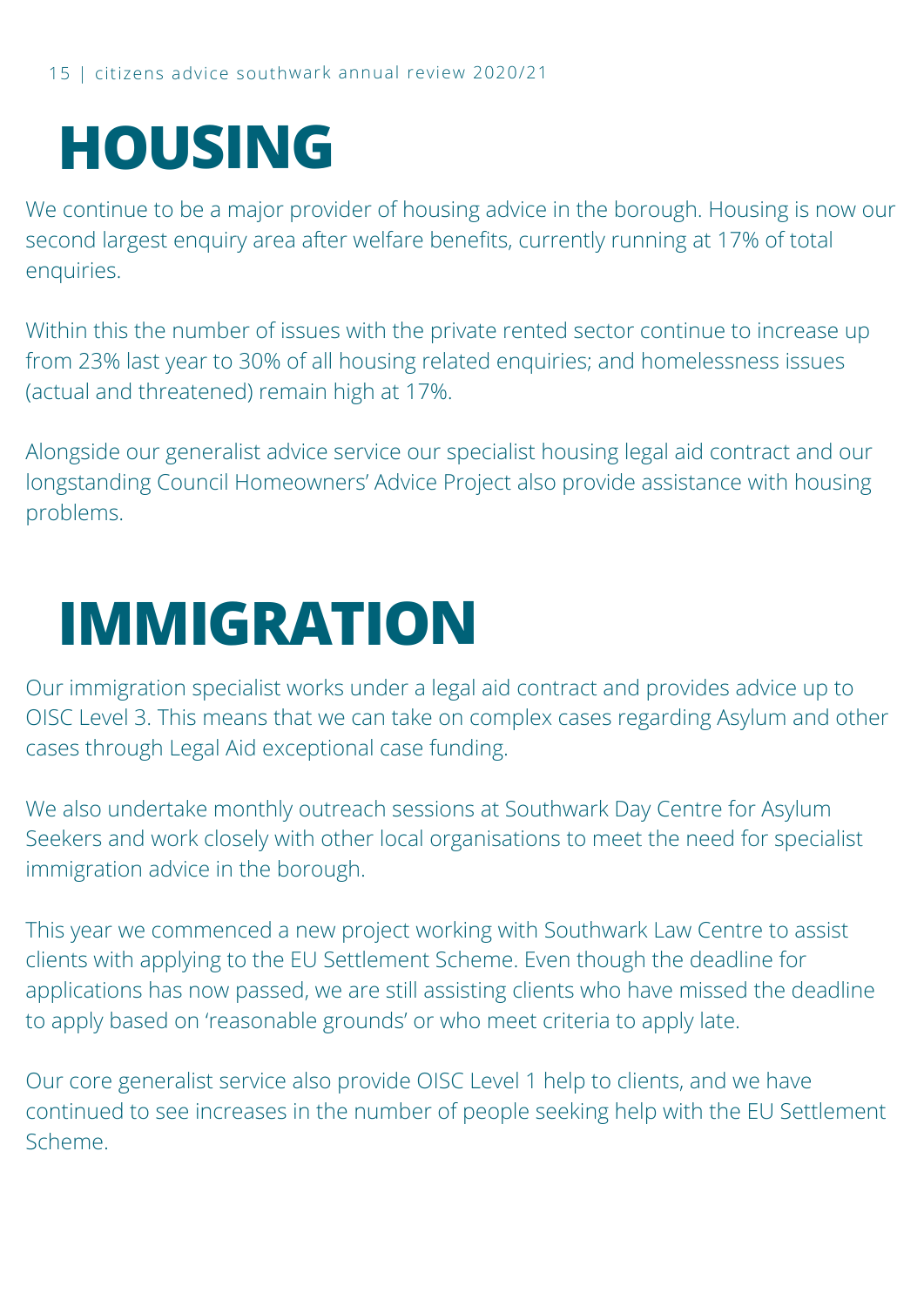### **Olivia's Story**

Olivia is a secure tenant of Southwark Council. She has rent arrears of over £4,000 and was taken to court previously by the council. A suspended possession order (SPO) was made on conditions that she paid the current rent and a small amount to clear the arrears. She did not comply with the conditions of the order and the council applied for an eviction warrant. Olivia had complained to the council about leaks from above her flat and from the next door flat due to broken pipes which the council was responsible for but had failed to fix.

We successfully helped Olivia to apply to the court for permission to bring a disrepair claim and to stop the eviction warrant pending the hearing.

We instructed an expert surveyor to inspect the property and prepare a report. The council denied repair responsibilities claiming they were not notified of the disrepair and there were problems with access. However, following our intervention, they subsequently carried out the repairs and offered to settle the counterclaim, withdraw the possession claim and the eviction warrant. Damages were agreed to clear all the rent arrears plus all previous court costs. With our help Olivia was able to remain in her property having had her disrepair fixed and her rent arrears cleared.

### **Abdul's Story**

Abdul is an Afghan failed asylum seeker with a fresh asylum application pre-August 2020. The situation was unusual, as he was fleeing, not from the Taliban, but from the Afghan government and the western forces. He was the son of a Taliban commander but was against their methods and that if returned to Afghanistan he would suffer persecution from the Afghan government and the western Allies.

Abdul's previous claim had already been dismissed by different Immigration Judges and he was now suffering from mental health issues brought on by the stress of fighting his case.

His fresh asylum application was refused and an appeal was submitted to the Immigration tribunal. Then Kabul fell to the Taliban after the western allies left Afghanistan and Abdul's fate looked bleak as it appeared there would no longer be a reason why he should not be returned to Afghanistan. However, the British government ultimately decided no Afghans should be returned to Afghanistan for the foreseeable future. Therefore the Home Office withdrew their decision to refuse Abdul's asylum claim and he has been granted refugee status.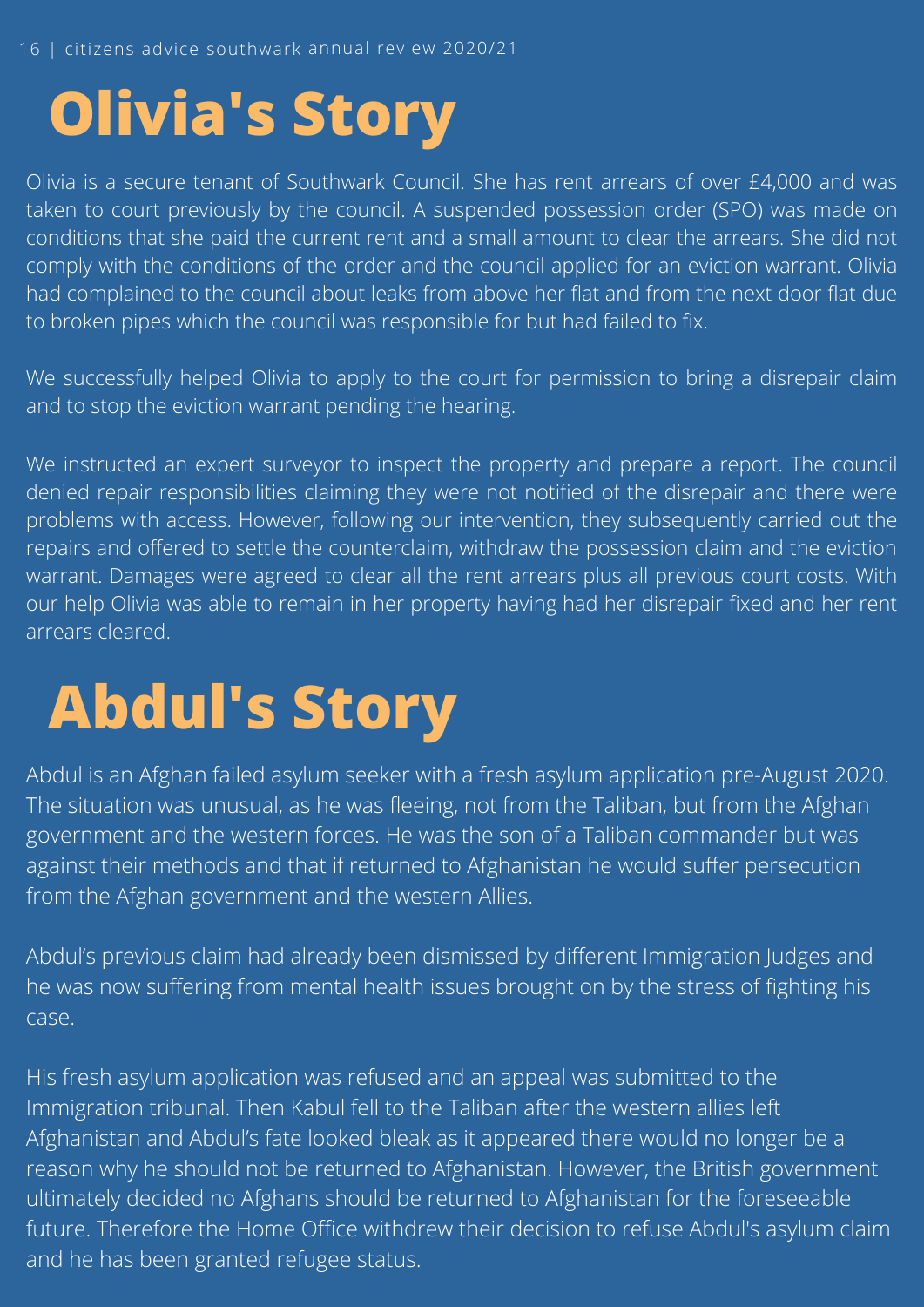# **Advice to Homeowners**



The project continues to provide information and advice to Southwark Council leaseholders and freeholders throughout the pandemic via phone, email and virtual face to face appointments. The project provided support to clients in areas such as with negotiations to pay service charge debts to the local authority, advocating with the Department for Work and Pensions to pay service charges and income maximisation advice to help pay service charges.

The biggest issue last year was service charges and major works costs. Many people also wanted help understanding the terms of their lease. We achieved over £440,000 in financial outcomes for our clients over the course of the year, which was an increase of £100,000 on the previous year. This amount represents quantifiable benefits to clients such as awards of welfare benefits, grants obtained and service charges written off or reduced.

# **Ade's Story**

Ade is a leaseholder, living alone. He has been receiving Universal Credit (UC) for 10 months and Council Tax Reduction. He has severe back pain and arthritis, which affects his ability to work.

Ade had service charge arrears which he was struggling to pay and Southwark Council were threatening court action. We advised Ade that because he had been receiving UC for over nine months the DWP may be able to help him pay his service charge bill. We wrote a letter to the Department of Work and Pensions requesting this on his behalf and this was successful. Subsequently Ade was given the money to pay off his service charge arrears in full. We also identified that he could apply for Personal Independence Payment, which was successful and his annual income increased by £8,641.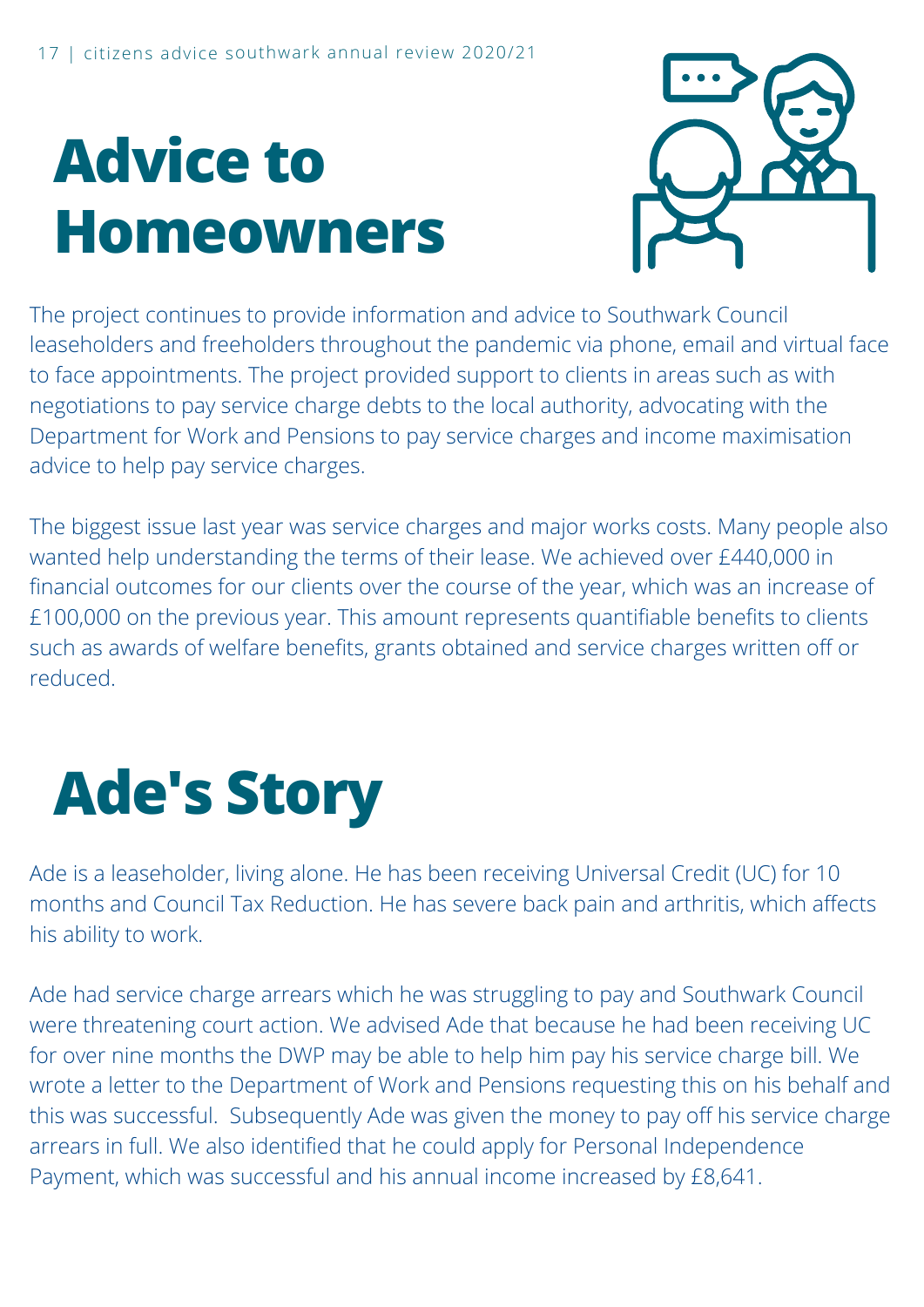# **Advice in hospitals**

#### **Macmillan and Dimbleby Welfare Benefits Advice Service**

Our Macmillan and Dimbleby project provides specialist welfare benefits advice to people affected by cancer across 3 hospital Trusts in South East London. The team have a presence at 5 hospital sites (Guy's at London Bridge, King's College at Denmark Hill, Princess Royal University at Orpington, University Hospital at Lewisham and Queen Elizabeth at Greenwich). We have also recently been successful in applying for an extension for this service at Queen Mary Hospital in Sidcup, where there is a satellite Cancer Centre for Guy's and St Thomas patients. This will allow for greater geographical coverage in the provision of welfare benefit advice and representation and enable us to support those clients who need face-to-face advice. The project achieved over £4 million in financial outcomes for clients last year, meaning that patients were better able to attend their appointments and deal with their financial issues, whilst on their cancer journey.

### **Hospital Outreachs**

At Kings College Hospital, we also have 2 outreaches providing generalist advice directly to patients in the hospital:

 $\blacksquare$  **Major Trauma Signposting Partnership project** works in partnership with Cardinal Management to provide generalist advice for inpatients on the Major Trauma ward. These are people who have experienced severe trauma from incidents such as road traffic accidents, assaults or falls.

provides generalist **The Rebuild Limb Reconstruction Unit project** advice to patients on a fortnightly basis who are undergoing limb reconstruction surgery and aftercare at the hospital. We work in partnership with the charity, Rebuild, and the hospital staff within the Unit. We are able to reach a client group that would otherwise not have had access to the help that Citizens Advice can provide.

Both outreaches cover a wide variety of advice including welfare benefits, debt, housing, immigration and employment.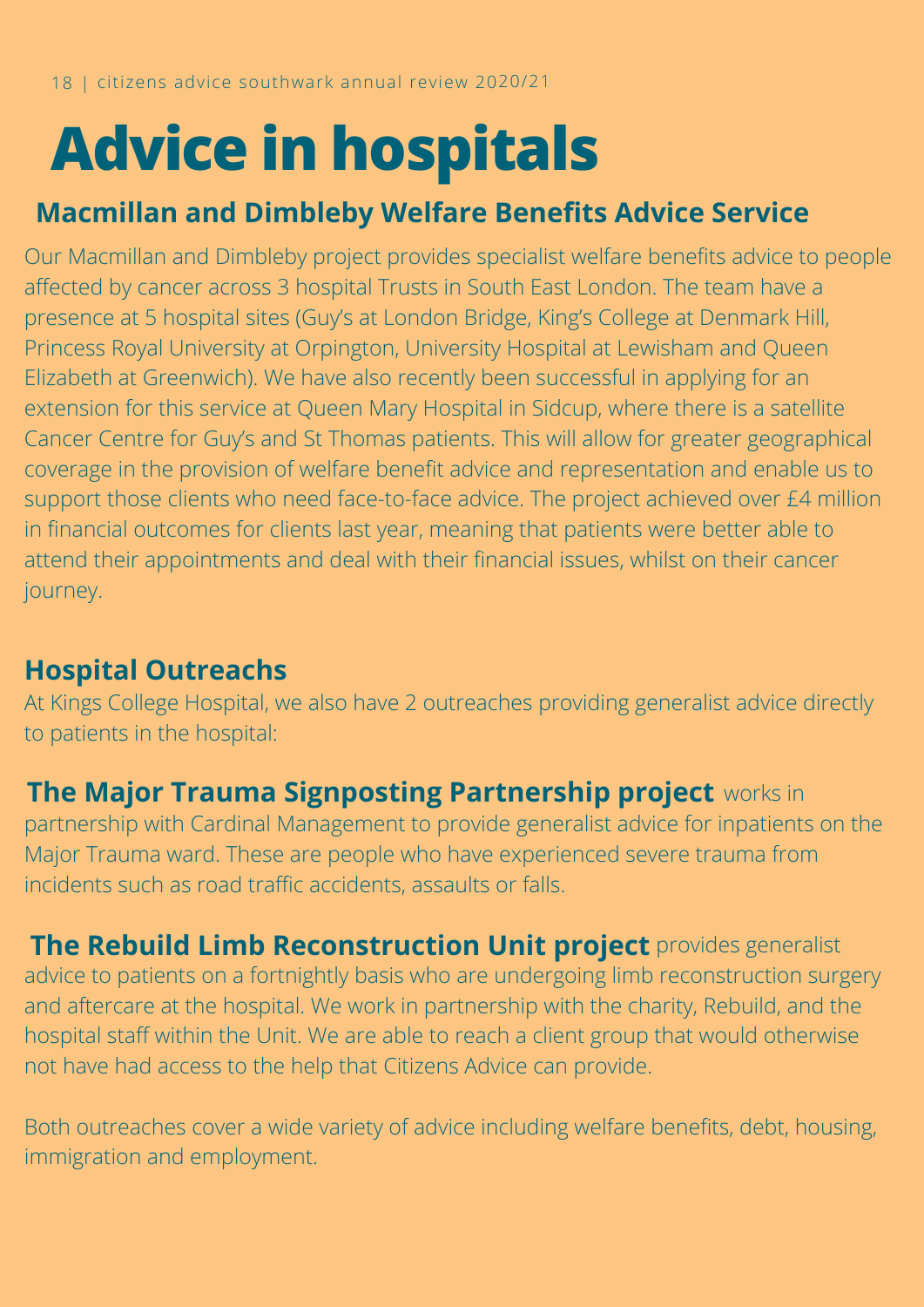# **Back on Track Project**

### **- Advice for people with long term health conditions**

The Back on Track Project is an innovative new project which provides advice and assistance to patients of GP practices in Southwark and Lambeth.

Funded by Impact on Urban Health the project involves multi-agency work between Primary Care Networks, GPs, creditors such as the council and housing associations, and Social Prescribing teams. Our advisers benefit from having these close relationships with partners to achieve the best outcomes for clients.

The project started to receive referrals from March 2021 and has a focus on helping people with long-term health conditions with financial issues such as dealing with debt and income maximisation.

### **Yemi's story**

Yemi is 47 year old and has multiple health conditions including panic attacks and arthritis in her knees and spine. As a result of these health conditions she can no longer work and is very isolated. This extends to digital isolation as Yemi cannot afford internet access.

Yemi's only income is from Universal Credit, and she has 15% deducted from her housing allowance and 25% deducted from her personal allowance for an advance payment.

She also has £9,000 of rent arrears owing to Southwark Council.

Our adviser helped Yemi achieve the following:

- Successfully applied for the Back on Track creditor breathing space with the council for rent arrears.
- Applied for Single Occupancy Reduction and Council Tax Reduction.
- Completed a UC50 Form (Limited Capability for Work and Work Related Activity).
- Helped with a successful PIP application.
- Obtained both a Taxi Card and Freedom Pass.
- Assisted to obtain food bank vouchers.
- Referred to the social prescribing team for assistance with referrals to Talking Therapy, Occupational Therapy (for mobility equipment).
- Referred to the council's Adult Social Services Team for a care needs assessment.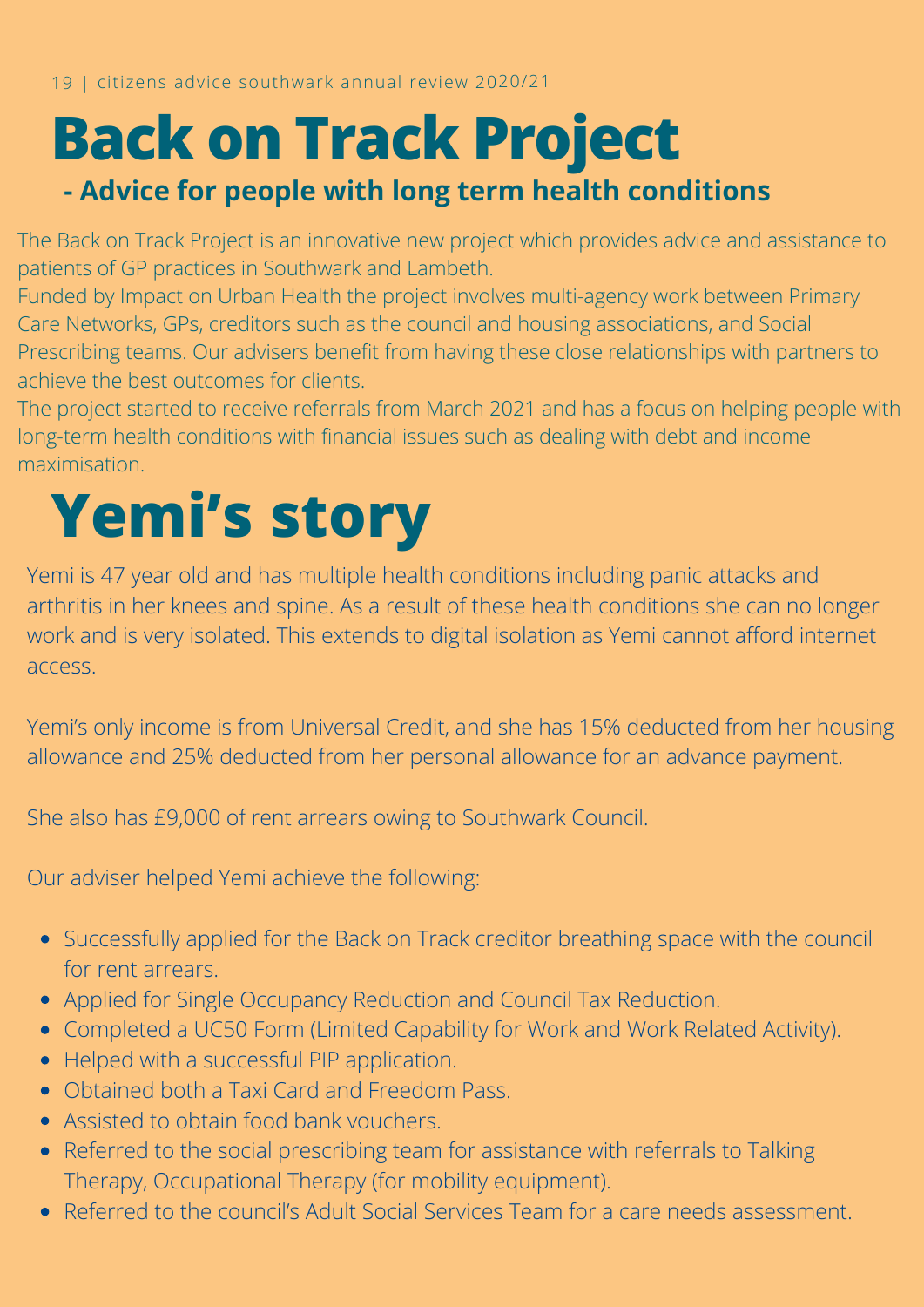### **RESEARCH & CAMPAIGNS**

Research and Campaigns is an extremely important area of Citizens Advice work and as a service we hold a huge amount of insight and data about the problems our clients and their wider communities face. We can use this insight and data to help us research issues further and to influence decision makers to change policies and practices.

We provide training on how we conduct our research and campaign work to all staff and volunteers so they are able to identify issues within their cases and raise these at scheduled quarterly meetings. We use these meetings to help focus on particular, current research and campaign issues that are impacting the borough and work towards a positive outcome.

Over this year, we have been looking at issues such as digital exclusion within the borough, delays to homelessness applications and people looking for private rented properties being discriminated against due to claiming benefits. We are monitoring issues such as the possible needs of migrants from Afghanistan, delays with benefit forms and language barriers for council services.

We recently took part in the Citizens Advice National Campaign to #KeeptheLifeline which involved providing our local MPs with data for their community and the ability to use this when discussing this point with the government. We sent information to Harriet Harman and Neil Coyle.

We ensure to keep abreast of the work that Citizens Advice are focussing on nationally and help provide evidence at a local level. We often work closely with the council and have assisted in raising awareness of various consultations that are affecting the community. We took part in a government consultation looking at the Green Paper 'Shaping the Future of Support' to help with proposals on reforms to the disability benefit system.

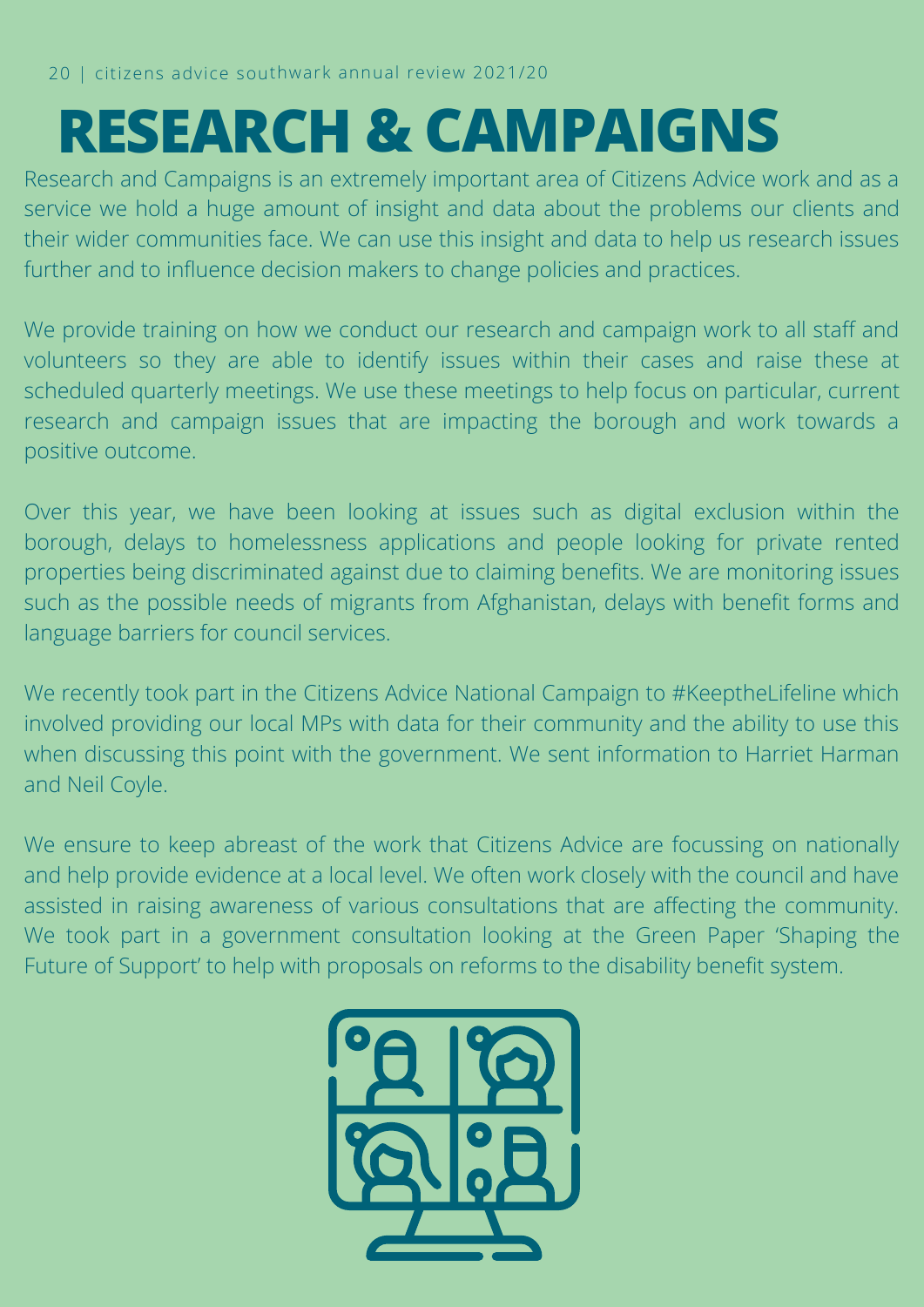# **LEADING THE SECTOR**

Over the past 12 months we have continued to provide leadership to the sector through our leadership and coordination of a number of Fora and partnerships across the borough, including:

#### **Forum for Equalities and Human Rights in Southwark**

- acts as a critical friend to the Council in meeting its Public Sector Equality Duty and as a mechanism for it to consult with local communities. Forum meetings are attended by a variety of local agencies and guest speakers, including Councillors, Council Directors and organisations working in the areas of equalities and human rights.

#### **Southwark Legal Advice Network**

- provides strategic direction for the local advice sector. In 2020/21 we refreshed the Southwark Advice Strategy, which included an analysis of the impact of COVID on vulnerable local groups and individuals, and provided regular bulletins on how to access services during lockdown.

#### **Southwark Advice Forum**

- provides training and information sharing opportunities for frontline advice workers and supervisors working for local agencies. In 2020/21, we provided 3 full day training sessions on Universal Credit which were attended by 50 frontline advisers. There has also been shorter training provided on the EU Settlement Scheme and the Homes (Fitness for Human Habitation) Act.

#### **Universal Credit Network**

- provides information and support on Universal Credit to non-advice agencies and their staff, and meetings are regularly attended by over 50 frontline workers.

#### **DWP Liaison**

- provides an opportunity for voluntary sector agencies across Southwark and Lambeth to meet with DWP staff to discuss issues relating to the administration of DWP benefits locally. This has been particular important during the pandemic.

### **Financial Inclusion Forum**

- relaunched in 2020 and brings together partners from the voluntary and statutory sectors to promote and raise the profile of financial inclusion in the borough.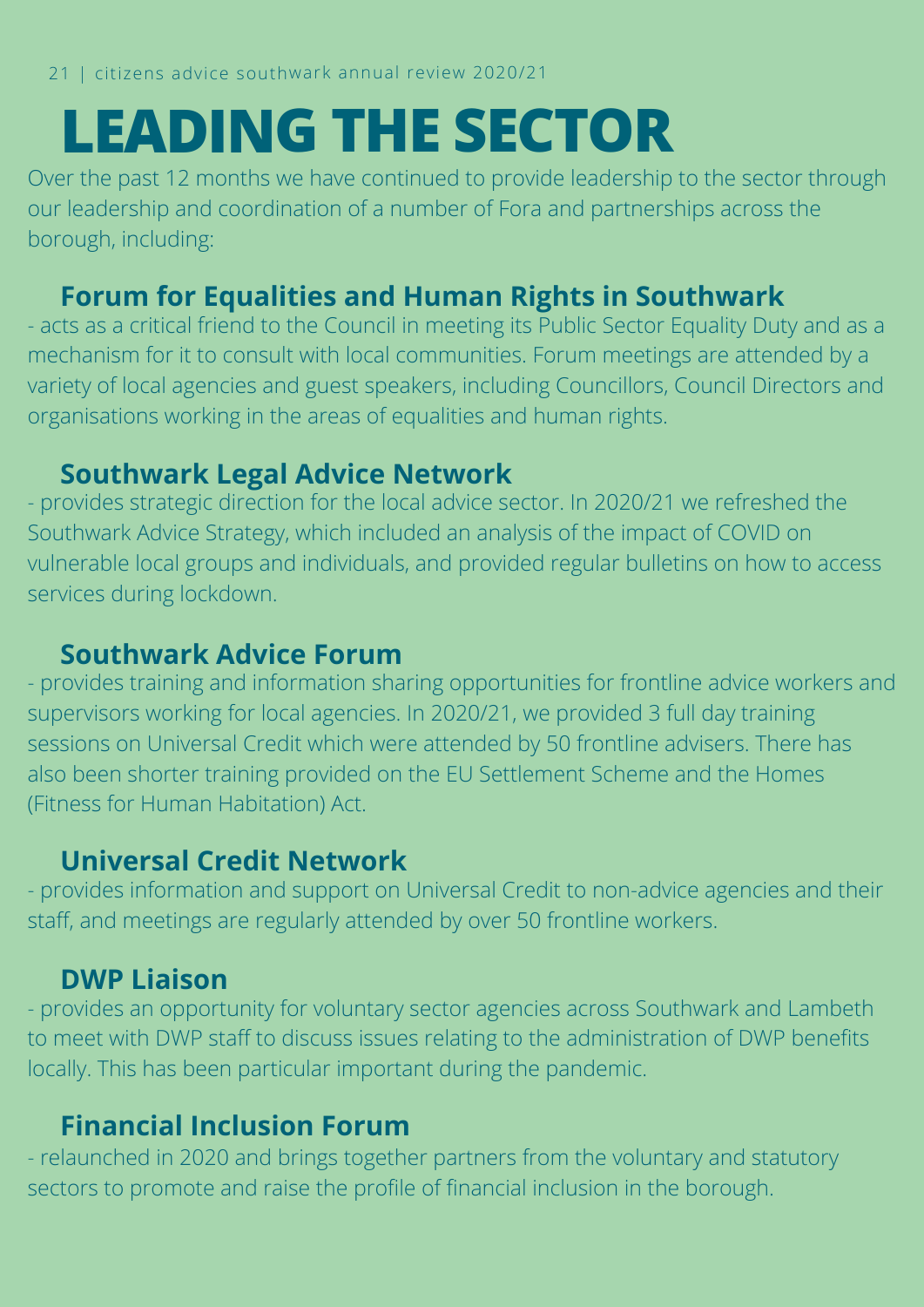# **OUR SERVICES**

### **Citizens Advice Southwark provides a full range of holistic advice and information services. These include:**

- advice and information services. These include:
- Specialist advice in debt, benefits, housing and immigration
- Advice on claiming Universal Credit
- Generalist advice and information in all areas and available face to face, over the phone, by email and webchat
- Pro bono advice from local solicitors
- Advice for specific groups including people affected by cancer, patients on the Major Trauma ward at Kings College Hospital, patients on the Limb Reconstruction Unit at Kings College Hospital, Foodbank users, and GP patients in Peckham and Bermondsey
- Help with switching energy provider through one-to-one and group sessions
- Signposting and referrals to other agencies
- Awareness raising sessions for frontline workers on our services, and those of our Financial Inclusion Forum partners

#### **Access to all of these services is by face to face drop in at our Peckham, Walworth and Bermondsey offices, through our telephone Adviceline, by email and web chat.**

#### **In addition, our can be accessed directly by members of the public or through partner agencies making online referrals.**

*We are always developing the services we provide, and we add new projects and initiatives on a regular basis.*

*Our most up to date service delivery related information can be found on our website: hwww.citizensadvicesouthwark.org.uk*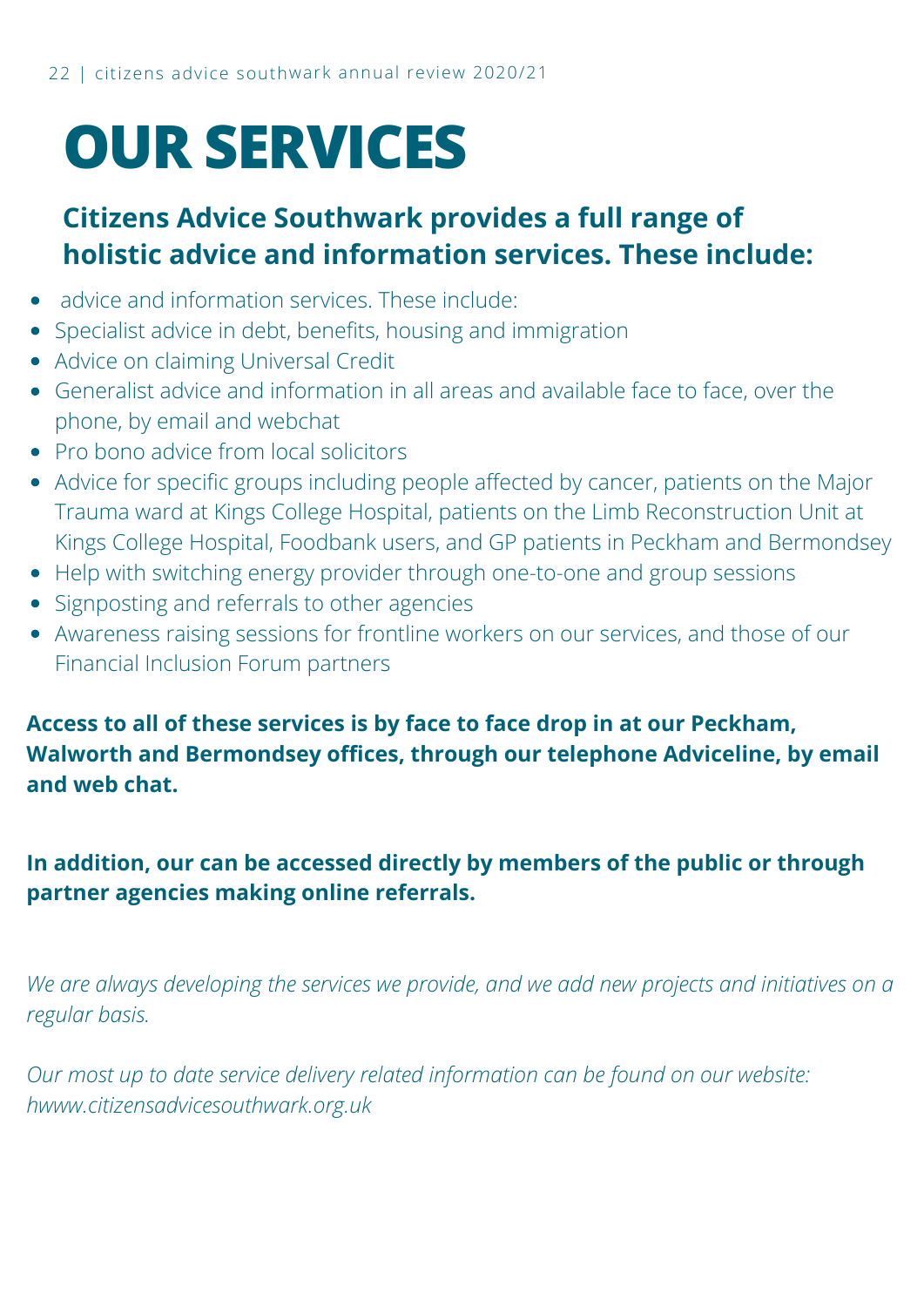23|citizens advice southwark annual review 2020-2021

### **THANK YOU**

**Thank you to our volunteers, funders, staff and supporters.**

### **Without you we would not be able to deliver our vital services to the people of Southwark.**

#### *Special thanks to:*

Special thanks to: London Borough of Southwark Citizens Advice Toynbee Hall The National Lottery Community Fund MacMillan Cancer Support Dimbleby Cancer care and Palliative Care United St Saviour's Charity Guy's and St Thomas' Charity Impact on Urban Health St George the Martyr Charity Rebuild Charity Home Office The Money and Pensions Service Southwark Homeowners Council London & Quadrant Housing Trust Winckworth Sherwood LLP DLA Piper LLP Cardinal Management Ltd Burgess Mee Family Law David Family Foundation